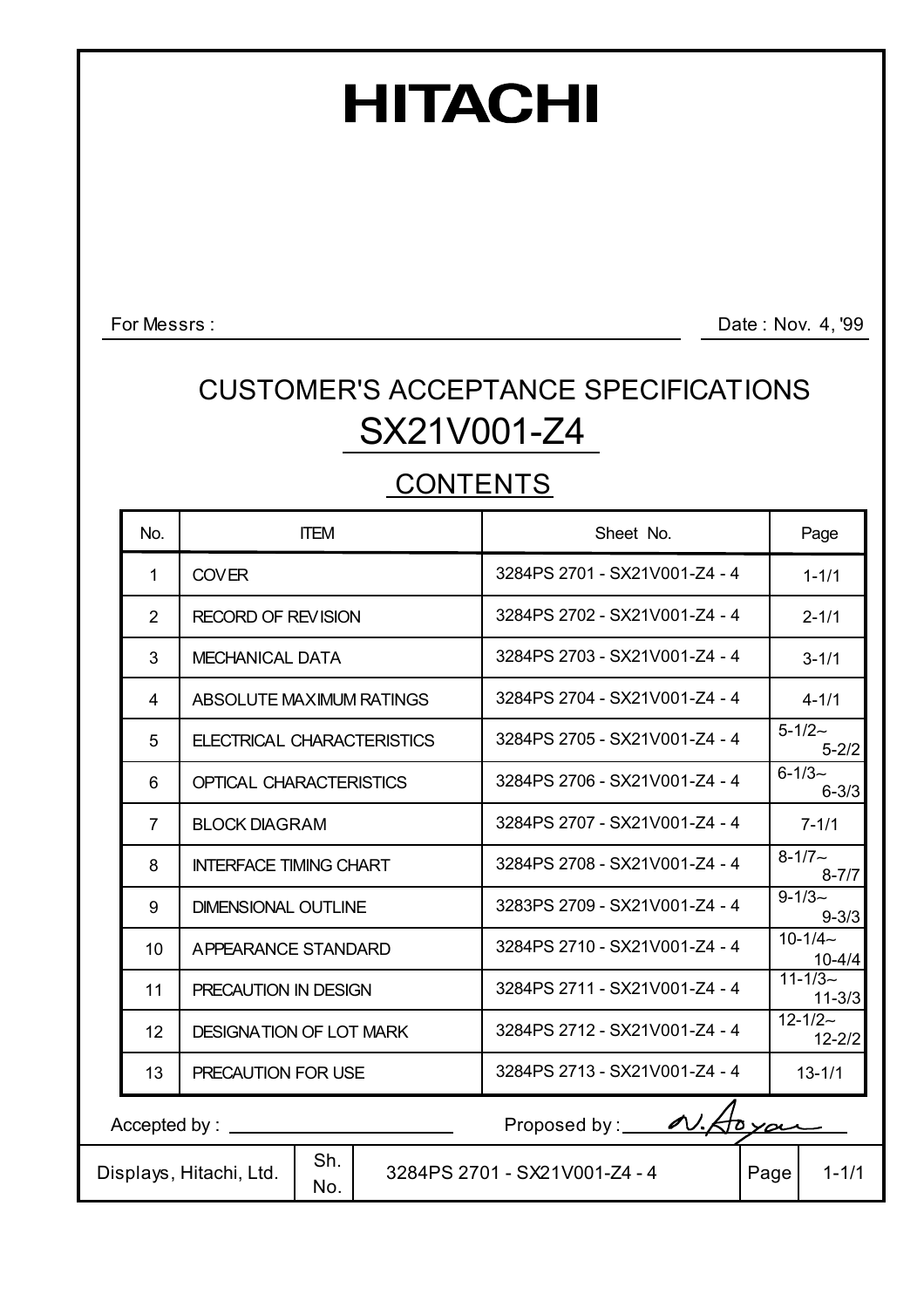|                            |      |                                              |            | <b>RECORD OF REVISION</b>                                                                                                                                     |      |           |
|----------------------------|------|----------------------------------------------|------------|---------------------------------------------------------------------------------------------------------------------------------------------------------------|------|-----------|
| Date                       |      | Sheet No.                                    |            | Summary                                                                                                                                                       |      |           |
| May 25, '99                |      | 3284PS 2712-<br>SX21V001-Z4-2<br>Page 12-2/2 |            | 12.2 REVISION<br>Added Rev.B                                                                                                                                  |      |           |
| June 29,'99                |      | 3284PS 2705-<br>SX21V001-Z4-3<br>Page 5-1/2  |            | 5.1 ELECTRICAL CHARACTERISTICS OF LCD<br>TYP MAX TYP MAX<br>Pow er Supply Current : $30 \quad 46 \rightarrow 60 \quad 72$                                     |      |           |
| Nov. 4,'99                 |      | 3284PS 2705-<br>SX21V001-Z4-4<br>Page 5-1/2  |            | 5.1 ELECTRICAL CHARACTERISTICS OF LCD<br>Added Contrast Adjustment Voltage<br>$5^{\circ}$ C (TYP) : $-\rightarrow$ (1.2)<br>40°C (TYP) : $ \rightarrow$ (2.4) |      |           |
|                            |      | 3284PS 2708-<br>SX21V001-Z4-4<br>Page 8-6/7  |            | 8.6 INTERNAL PIN CONNECTION<br><b>Revised Signal Name</b><br>21pin : VDD → VSS                                                                                |      |           |
|                            |      | 3283PS 2709-<br>SX21V001-Z4-4<br>Page 9-2/3  |            | 9.2 DIMENSIONAL OUTLINE (with Touch screen)<br>Revised Touch screen terminal name                                                                             |      |           |
|                            |      |                                              |            |                                                                                                                                                               |      |           |
|                            |      |                                              |            |                                                                                                                                                               |      |           |
|                            |      |                                              |            |                                                                                                                                                               |      |           |
| Displays,<br>Hitachi, Ltd. | Date | Nov. 4, '99                                  | Sh.<br>No. | 3284PS 2702 - SX21V001-Z4 - 4                                                                                                                                 | Page | $2 - 1/1$ |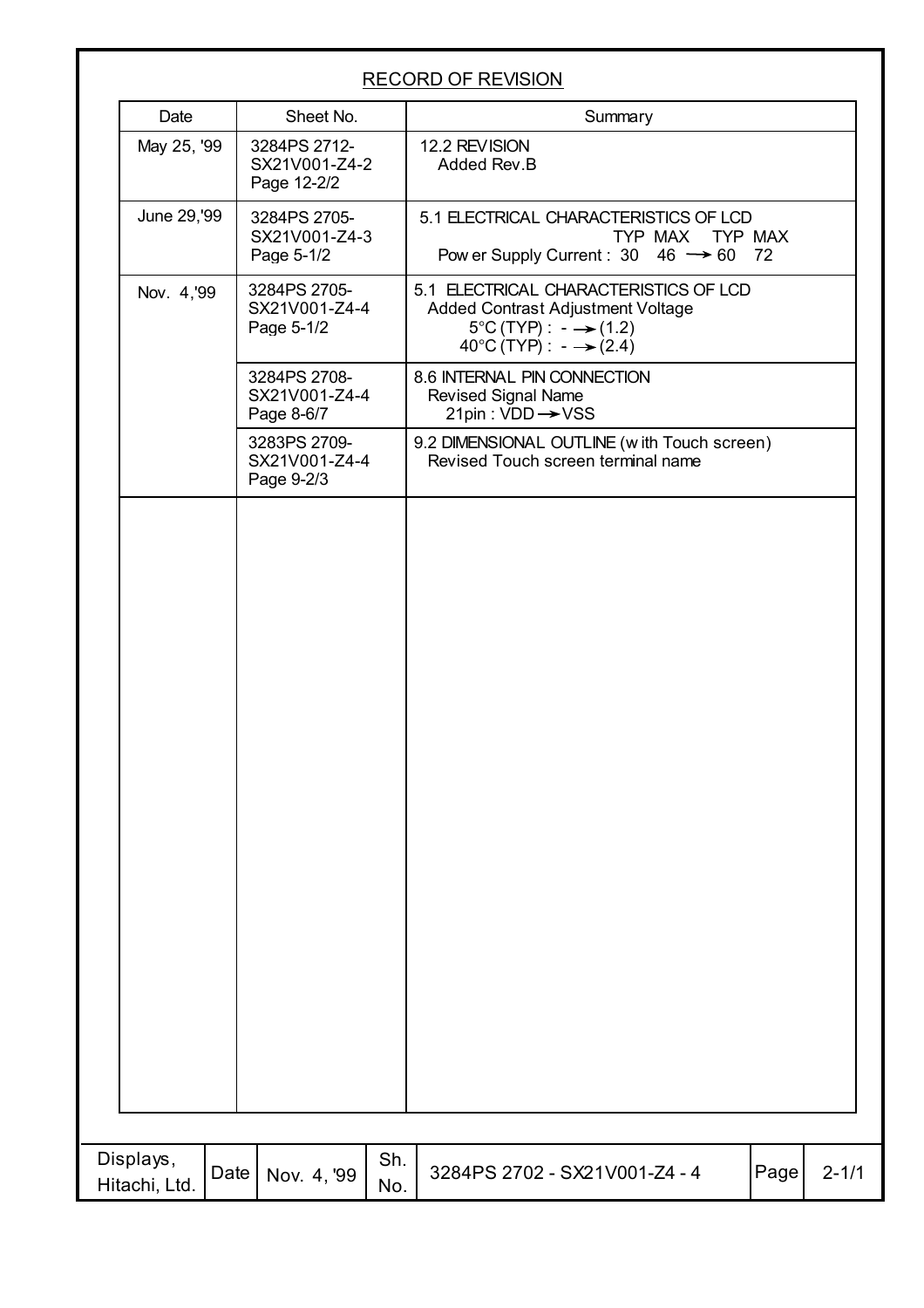#### 3. MECHANICAL DATA

| (1) Part Name              | SX21V001-Z4                                                                            |
|----------------------------|----------------------------------------------------------------------------------------|
| (2) Module Size            | 203.0(W) mm $\times$ 142.5(H) mm $\times$ 6.0 typ (D) mm                               |
| (3) Display Size           | 167.02(W) mm $\times$ 125.26(H) mm<br>Diagonal size 21cm (8.2")                        |
| (4) Dot Pitch              | $0.087(W)$ mm $\times$ 0.261(H) mm                                                     |
| (5) Number of Dots         | $640 \times 3$ (R,G,B)(W) $\times$ 480 (H) dots                                        |
| $(6)$ Duty                 | 1/240                                                                                  |
| $(7)$ LCD                  | Film type (negative type)<br>The upper polarizer is an anti-glare type. (Hardness: 3H) |
| (8) View ing Direction     | 12 O'clock                                                                             |
| (9) Backlight              | Cold Cathode Fluorescent Lamp (CFL) × 1                                                |
| $(10)$ Weight              | $(230)$ g typ                                                                          |
| (11) Pow er Supply Voltage | 3.3V only                                                                              |

| Displays,<br>Hitachi, Ltd. | Date | Nov. 4, '99 | Sh.<br>No. | 3284PS 2703 - SX21V001-Z4 - 4 | Page | $3 - 1/1$ |
|----------------------------|------|-------------|------------|-------------------------------|------|-----------|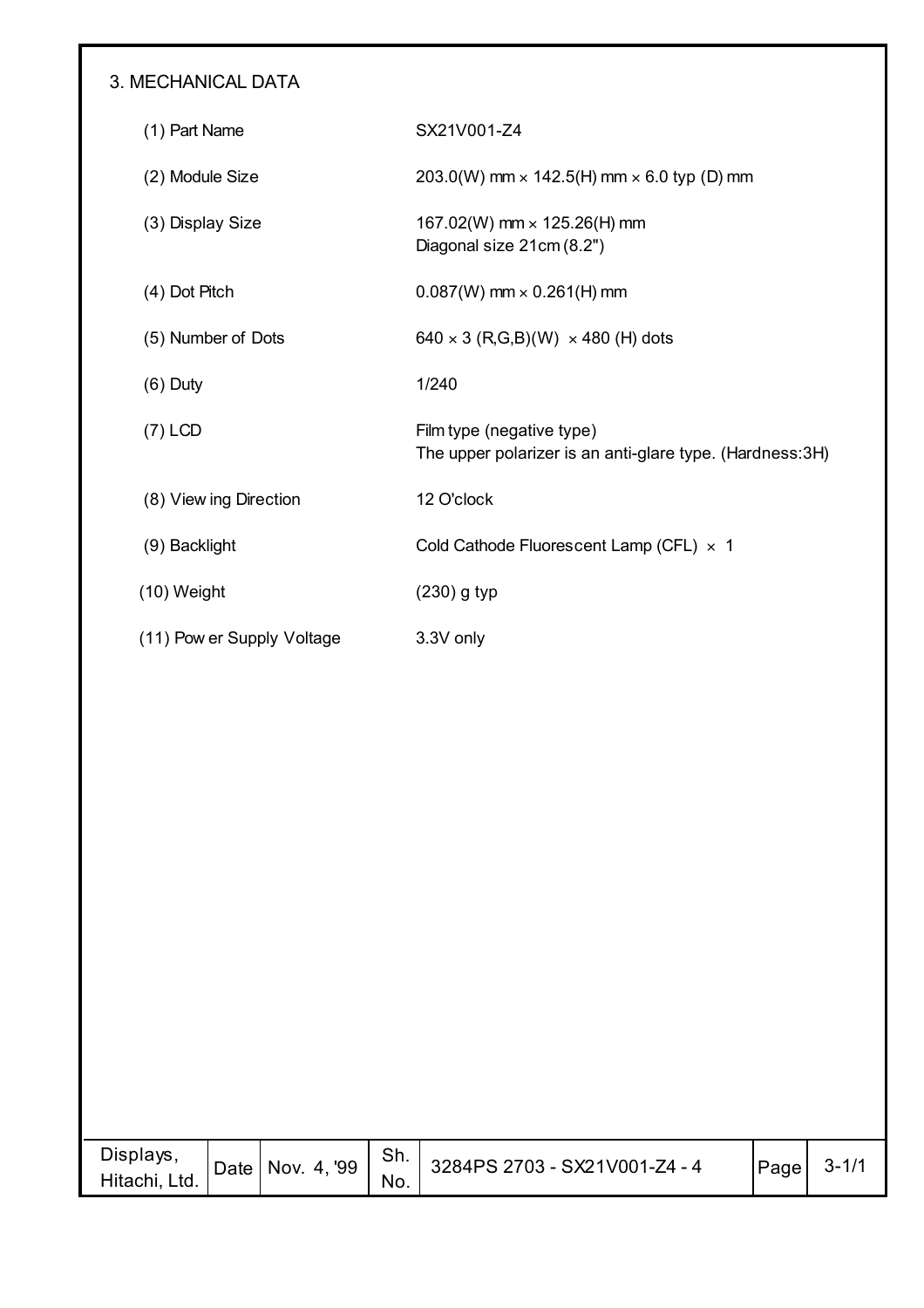#### 4. ABSOLUTE MAXIMUM RATINGS

#### 4. 1 ELECTRICAL ABSOLUTE MAXIMUM RATINGS

| 4. 1 ELECTRICAL ABSOLUTE MAXIMUM RATINGS |               | VSS=0V:Standard |            |      |                |  |
|------------------------------------------|---------------|-----------------|------------|------|----------------|--|
| <b>ITEM</b>                              | <b>SYMBOL</b> | <b>MIN</b>      | <b>MAX</b> | UNIT | <b>COMMENT</b> |  |
| Pow er Supply for Logic                  | VDD-VSS       | 0               | 6.0        |      |                |  |
| <b>Contrast Adjustment Voltage</b>       | VCON-VSS      | 0               | <b>VDD</b> |      |                |  |
| Input Voltage                            | Vi            | $-0.3$          | $VDD+0.3$  | V    | Note 1         |  |
| <b>Input Current</b>                     |               |                 |            | A    |                |  |
| <b>Static Electricity</b>                |               |                 |            |      | Note 2         |  |

Note 1 DISP OFF, FLM, CL1, CL2, UD0∼UD7, LD0∼LD7

Note 2 Make certains you are grounded w hen handling LCM

#### 4. 2 ENVIRONMENTAL ABSOLUTE MAXIMUM RATINGS

|                            |                                          | <b>OPERATING</b> |                                   | <b>STORAGE</b>          |                      |  |
|----------------------------|------------------------------------------|------------------|-----------------------------------|-------------------------|----------------------|--|
| <b>ITEM</b>                | <b>MAX</b><br><b>MIN</b>                 |                  | <b>MAX</b><br><b>MIN</b>          |                         | <b>COMMENT</b>       |  |
| <b>Ambient Temperature</b> | $5^{\circ}$ C                            | $40^{\circ}$ C   | $-20^{\circ}$ C<br>$60^{\circ}$ C |                         | Note 2, 3            |  |
| Humidity                   | Note 1                                   |                  | Note 1                            |                         | Without condensation |  |
| Vibration                  | 2.45 $m/s^2$<br>-                        |                  |                                   | 11.76 $m/s^2$<br>Note 5 | Note 4               |  |
| Shock                      | 29.4 $m/s^2$<br>$\overline{\phantom{a}}$ |                  |                                   | 490 $m/s^2$<br>Note 5   | XYZ directions 11ms  |  |
| <b>Corrosive Gas</b>       | Not Acceptable                           |                  | Not Acceptable                    |                         |                      |  |

Note 1 Ta<40°C : 85%RH max.

Ta>40°C : Absolute humidity must be low er than the humidity of 85%RH at 40°C.

- Note 2 Ta at -20°C ---------- <48h, at 60°C ---------- <168h
- Note 3 Background color changes slightly depending on ambient temperature. This phenomenon is reversible.
- Note 4 5Hz∼100Hz (Except resonance frequency)
- Note 5 This module should be operated normally after finish the test.
- Note 6 When LCM is operated at 5°C, the life time of CFL will be reduced. Need to make sure of value of IL and characteristics of inverter. Also the response time at 5°C w ill be slow er.

| Displays,<br>Hitachi, Ltd. | Date   Nov. 4, '99 | Sh.<br>No. | 3284PS 2704 - SX21V001-Z4 - 4 | Page | $4 - 1/2$ |
|----------------------------|--------------------|------------|-------------------------------|------|-----------|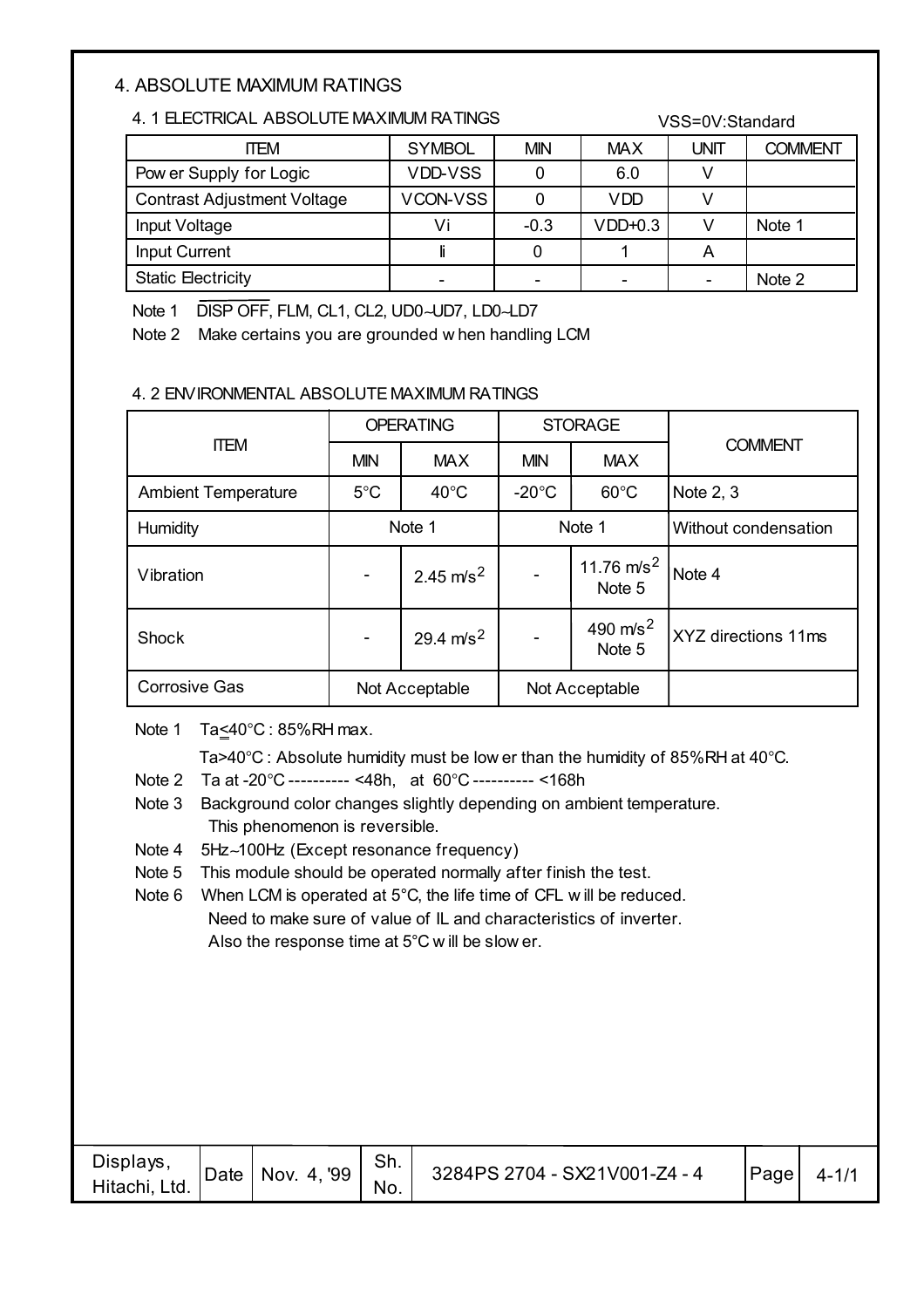#### 5. ELECTRICAL CHARACTERISTICS

#### 5. 1 ELECTRICAL CHARACTERISTICS OF LCD

| 5. 1 ELECTRICAL CHARACTERISTICS OF LCD            |               |                                          | VSS=0V     |            |            |             |
|---------------------------------------------------|---------------|------------------------------------------|------------|------------|------------|-------------|
| <b>ITEM</b>                                       | <b>SYMBOL</b> | <b>CONDITION</b>                         | <b>MIN</b> | <b>TYP</b> | <b>MAX</b> | <b>UNIT</b> |
| Pow er Supply Voltage                             | <b>VDD</b>    | VDD-VSS=3.3V                             | 3.15       | 3.30       | 3.45       | V           |
| <b>Contrast Adjustment</b><br>Voltage<br>(Note 1) | <b>VCON</b>   |                                          | 0.8        |            | 2.8        | V           |
| Input Voltage for Logic                           |               | "H" level                                | 0.8VDD     |            | <b>VDD</b> | $\vee$      |
| <b>Circuits</b><br>(Note 2)                       | Vi            | "L" level                                | 0          |            | 0.2VDD     |             |
| Pow er Supply Current<br>(Note 3)(Note 4)         | <b>IDD</b>    | VDD-VSS=3.3V                             |            | 60         | 72         | mA          |
| Input Leak Current                                | lcon(Note5)   | Vcon=0.8~2.8V                            |            |            | (20)       | μA          |
|                                                   | lin (Note2)   | Vin=VDDorVSS                             |            |            | ±1.0       |             |
|                                                   |               | Ta= $5^{\circ}$ C, $\phi$ =0 $^{\circ}$  | 0.8        | (1.2)      |            |             |
| <b>Contrast Adjustment</b><br>Voltage             | Vcon          | Ta=25 $^{\circ}$ C, $\phi$ =0 $^{\circ}$ |            | (1.8)      |            | V           |
| (Note 6)                                          |               | Ta=40 $^{\circ}$ C, $\phi$ =0 $^{\circ}$ |            | (2.4)      | 2.8        |             |
| Frame Frequency<br>(Note 7)                       | <b>fFLM</b>   |                                          | 100        | 120        | 150        | Hz          |

(Note 1) In proportion as the VCON voltage decrease the brightness w ill increase.

(Note 2) DISP OFF, FLM, CL1, CL2, UD0∼UD7, LD0∼LD7

(Note 3) fFLM=120Hz, Ta=25°C, Display pattern:Checker pattern.

(Note 4) Rush Current of Pow er ON :  $2A(PK) \times 100 \mu s$ 

(Note 5) VCON

(Note 6) The Contrast Adjustment Voltage is specified as  $1.8\pm0.3$ V under the condition, w hen an optimum contrast is obtained by naked eyes as the "Q" test pattern. fFLM=120Hz, 1/240Duty

(Note 7) Need to make sure of flickering and rippling of display w hen setting the Frame Frequency in your set.

(Note 8) Absolute maximum ratings voltage of CFL cable for this module is as follow s.

VCFL side : 2kV

VSS side : 300V

This inverter design shall not exceed the rated voltage.

| Displays,<br>Hitachi, Ltd. | Date | Nov. 4, '99 | Sh.<br>No. | 3284PS 2705 - SX21V001-Z4 - 4 | Page | $5 - 1/2$ |
|----------------------------|------|-------------|------------|-------------------------------|------|-----------|
|----------------------------|------|-------------|------------|-------------------------------|------|-----------|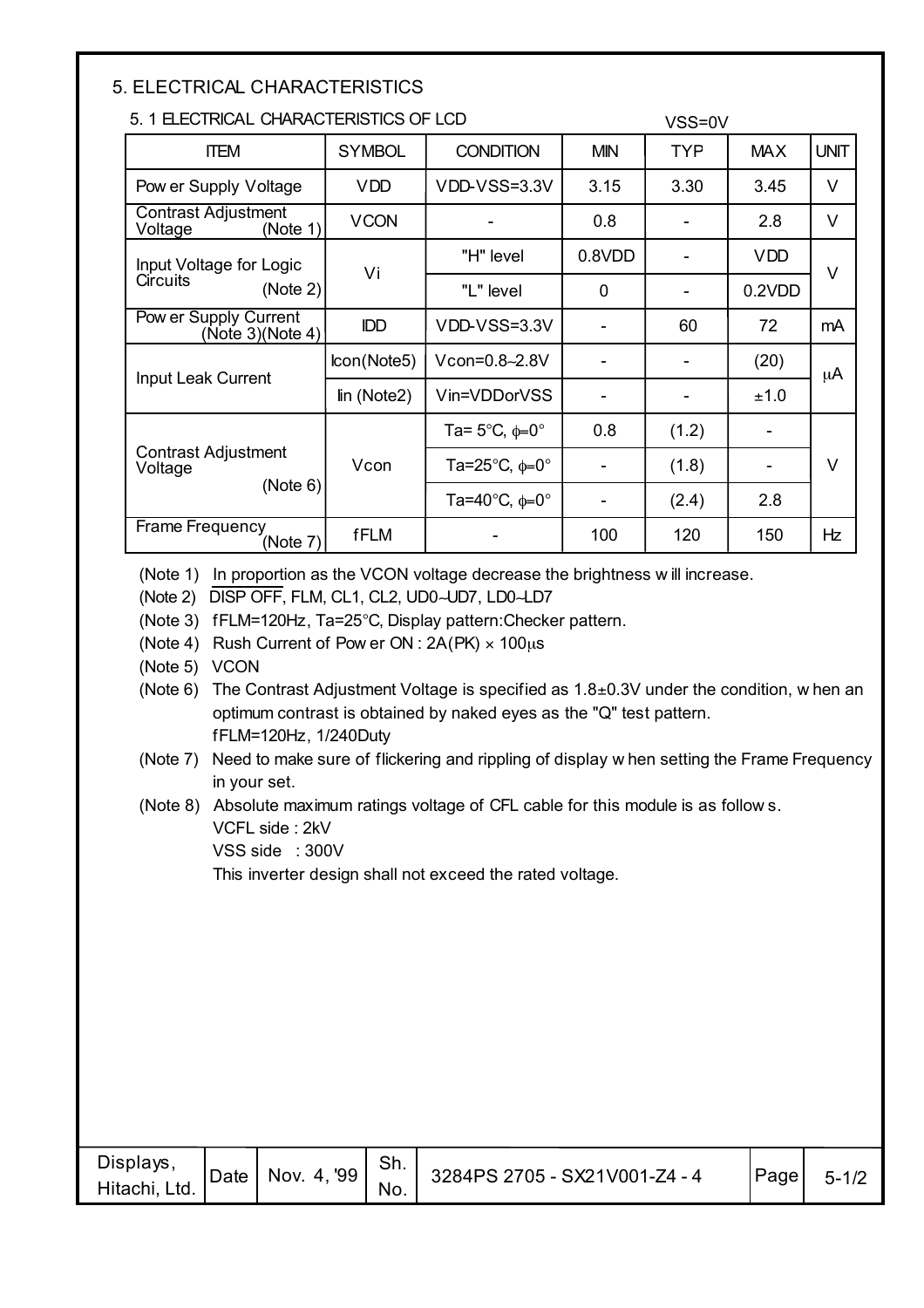|  |  |  | 5. 2 ELECTRICAL CHARACTERISTICS OF BACKLIGHT |
|--|--|--|----------------------------------------------|
|--|--|--|----------------------------------------------|

| <b>ITEM</b>                  | <b>SYMBOL</b>                        | <b>MIN</b>        | <b>TYP</b> | <b>MAX</b>               | UNIT | <b>NOTE</b>     |
|------------------------------|--------------------------------------|-------------------|------------|--------------------------|------|-----------------|
| Lamp Voltage                 | VL                                   |                   | (500)      | $\overline{\phantom{a}}$ | Vrms | Ta=25°C         |
| Frequency                    | fL                                   |                   | (60)       | $\overline{\phantom{0}}$ | kHz  |                 |
| Lamp Current (1Lamp) (Note6) | L                                    | (1.2)<br>(Note 2) | (1.8)      | (2.5)<br>(Note 2)        | mA   | Ta=25°C         |
| Starting discharge Voltage   | $\overline{\mathsf{VS}}$<br>(Note 2) | (1400)            | ۰          | ٠                        | Vrms | $Ta=5^{\circ}C$ |

- (Note 1) Please design your lamp driving circuit (inverter) according to the above specifications, and inform Hitachi of it.
- (Note 2) Starting discharge voltage is increased w hen LCM is operating at low er temperature. Please check the characteristics of your inverter before applying to your set.
- (Note 3) Average life time of CFL w ill be decreased w hen LCM is operating at low er temperature.
- (Note 4) Under low er driving frequency of an inverter, a certain backlight system (CFL & CFL reflection sheet) may generate a sound noise. Before designing the inverter, please consider the driving frequency and the noise.
- (Note 5) Under low er temperature, please check CFL characteristics on your inverter.
- (Note 6)



(Note 7) We recommend to equip protection circuit (To stop output) w hich w orks under abnormal operation to the inverter for CFL.

| Displays,<br>Hitachi, Ltd. | Date | '99<br>Nov.<br>4. ' | Sh.<br>No. | 3284PS 2705 - SX21V001-Z4 - 4 | Page | $5 - 2/2$ |
|----------------------------|------|---------------------|------------|-------------------------------|------|-----------|
|----------------------------|------|---------------------|------------|-------------------------------|------|-----------|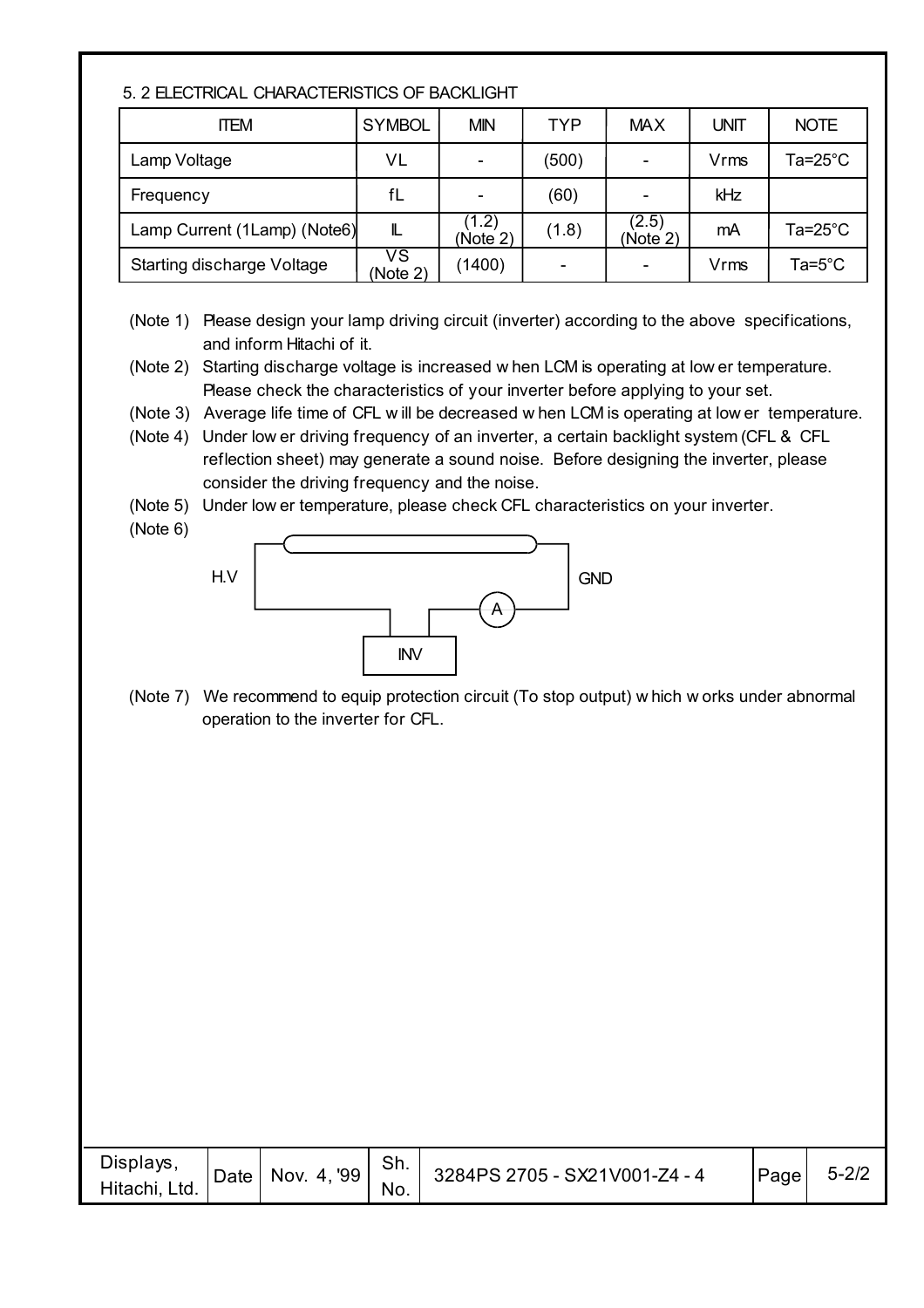| <b>6. OPTICAL CHARACTERISTICS</b>  |             |                    |                                       |            |            |            |                |             |  |  |
|------------------------------------|-------------|--------------------|---------------------------------------|------------|------------|------------|----------------|-------------|--|--|
| 6.1 OPTICAL CHARACTERISTICS OF LCD |             |                    | Ta=25°C (Backlight On)                |            |            |            |                |             |  |  |
| <b>ITEM</b>                        |             | <b>SYMBOL</b>      | <b>CONDITION</b>                      | <b>MIN</b> | <b>TYP</b> | <b>MAX</b> | <b>UNIT</b>    | <b>NOTE</b> |  |  |
| View ing area                      |             | $\phi$ 2- $\phi$ 1 | $\theta = 0^\circ$ , K $\geq 2.0$     |            | (40)       |            | deg            | 1,2)        |  |  |
| Contrast ratio                     |             | K                  | $\phi = 0^\circ$ , $\theta = 0^\circ$ | (25)       | (50)       |            |                | 3), 5), 6)  |  |  |
| Response time (rise)               |             | tr                 | $\phi = 0^\circ$ , $\theta = 0^\circ$ |            | (190)      |            | ms             | 4)          |  |  |
| Response time (fall)               |             | tf                 | $\phi = 0^\circ$ , $\theta = 0^\circ$ |            | (160)      |            | m <sub>s</sub> | 4)          |  |  |
| Color tone                         |             | X                  |                                       |            | (0.54)     |            | ۰              |             |  |  |
| (Primary Color)                    | Red         | у                  |                                       |            | (0.33)     |            |                |             |  |  |
|                                    | Green       | X                  |                                       |            | (0.31)     |            |                |             |  |  |
|                                    |             | У                  |                                       |            | (0.51)     |            |                |             |  |  |
|                                    | <b>Blue</b> | X                  | $\phi = 0^\circ$ , $\theta = 0^\circ$ |            | (0.17)     |            |                | 7)          |  |  |
|                                    |             | У                  |                                       |            | (0.17)     |            |                |             |  |  |
|                                    | White       | X                  |                                       |            | (0.29)     |            |                |             |  |  |
|                                    |             | y                  |                                       |            | (0.31)     |            |                |             |  |  |

(Measurement condition : Hitachi standard)

Note 1)∼7) : See next page.

| Displays,<br>Nov. 4, '99<br>Date  <br>Hitachi, Ltd. | .ווט<br>No. | 3284PS 2706 - SX21V001-Z4 - 4 | Page | $6 - 1/3$ |
|-----------------------------------------------------|-------------|-------------------------------|------|-----------|
|-----------------------------------------------------|-------------|-------------------------------|------|-----------|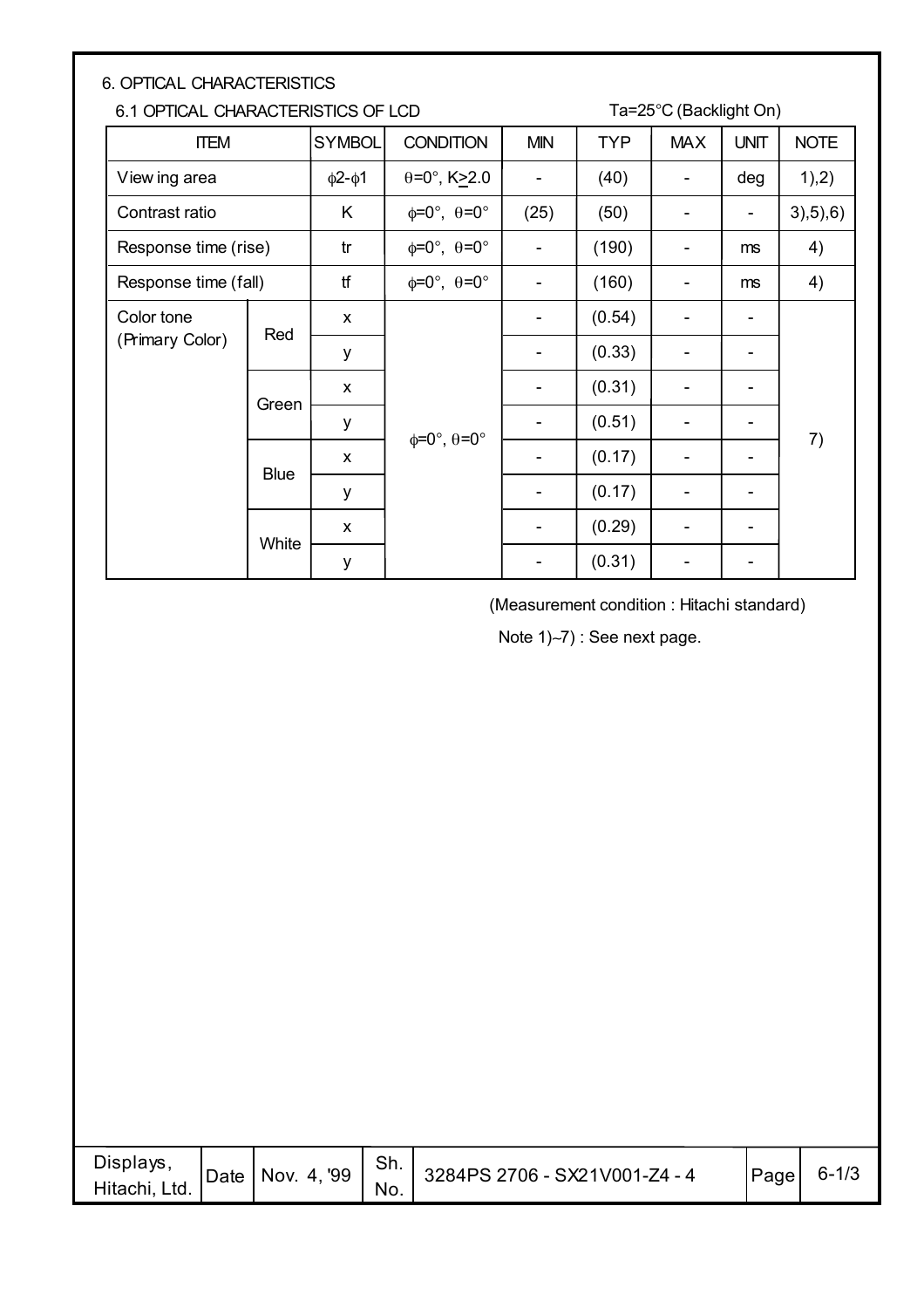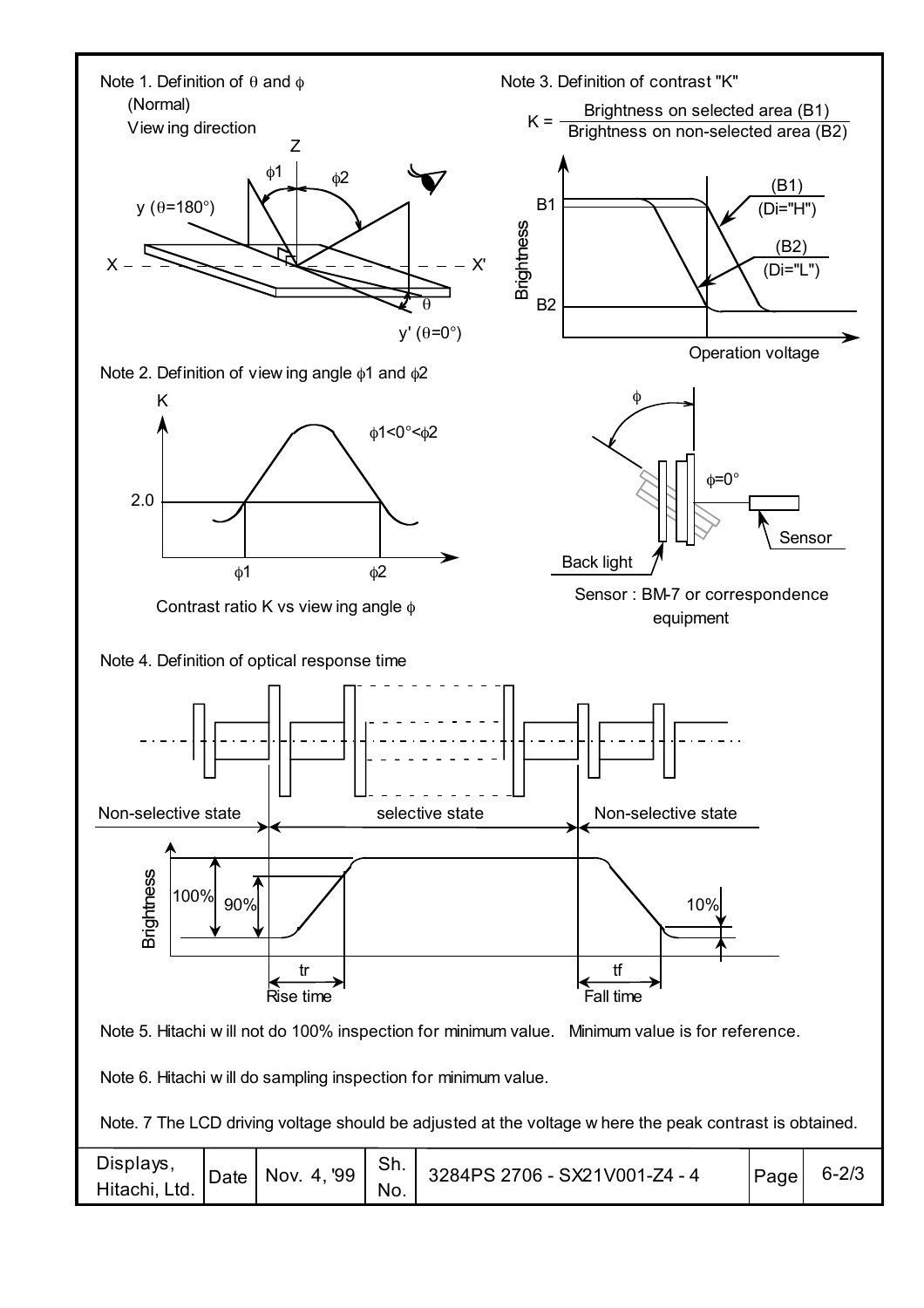#### 6.2 OPTICAL CHARACTERISTICS OF BACKLIGHT

| <b>ITEM</b>                  | <b>MIN</b>               | TYP  | <b>MAX</b> | <b>UNIT</b>       | <b>NOTE</b>                   |
|------------------------------|--------------------------|------|------------|-------------------|-------------------------------|
| <b>Brightness</b>            | (50)                     | (70) |            | cd/m <sup>2</sup> | $IL = 1.8mA$<br>Note $1,2)$   |
| <b>Rise Time</b>             | $\overline{\phantom{0}}$ | 5    |            | Minute            | $IL=1.8mA$<br>Brightness 80%  |
| <b>Brightness Uniformity</b> | -                        |      | ±30        | $\%$              | Undermentioned<br>Note $1,4)$ |

Measurement condition : Hitachi standard)

CFL : INITIAL, Ta=25°C

Display data should be all "ON"

 The LCD driving voltage should be adjusted at the voltage w here the peak contrast is obtained, w hen set pattern is all "Q".

(Note 1) Measurement after 10 minutes from CFL operating. Average value of 9 points (Note 3).

(Note 2) Brightness control : 100%

(Note 3) Measurement of the follow ing 9 places on the display.



(Note 4) Definition of the brightness tolerance.



| Displays,<br>Hitachi, Ltd. | Date   Nov. 4, '99 | Sh.<br>No. | 3284PS 2706 - SX21V001-Z4 - 4 | Page | $6 - 3/3$ |
|----------------------------|--------------------|------------|-------------------------------|------|-----------|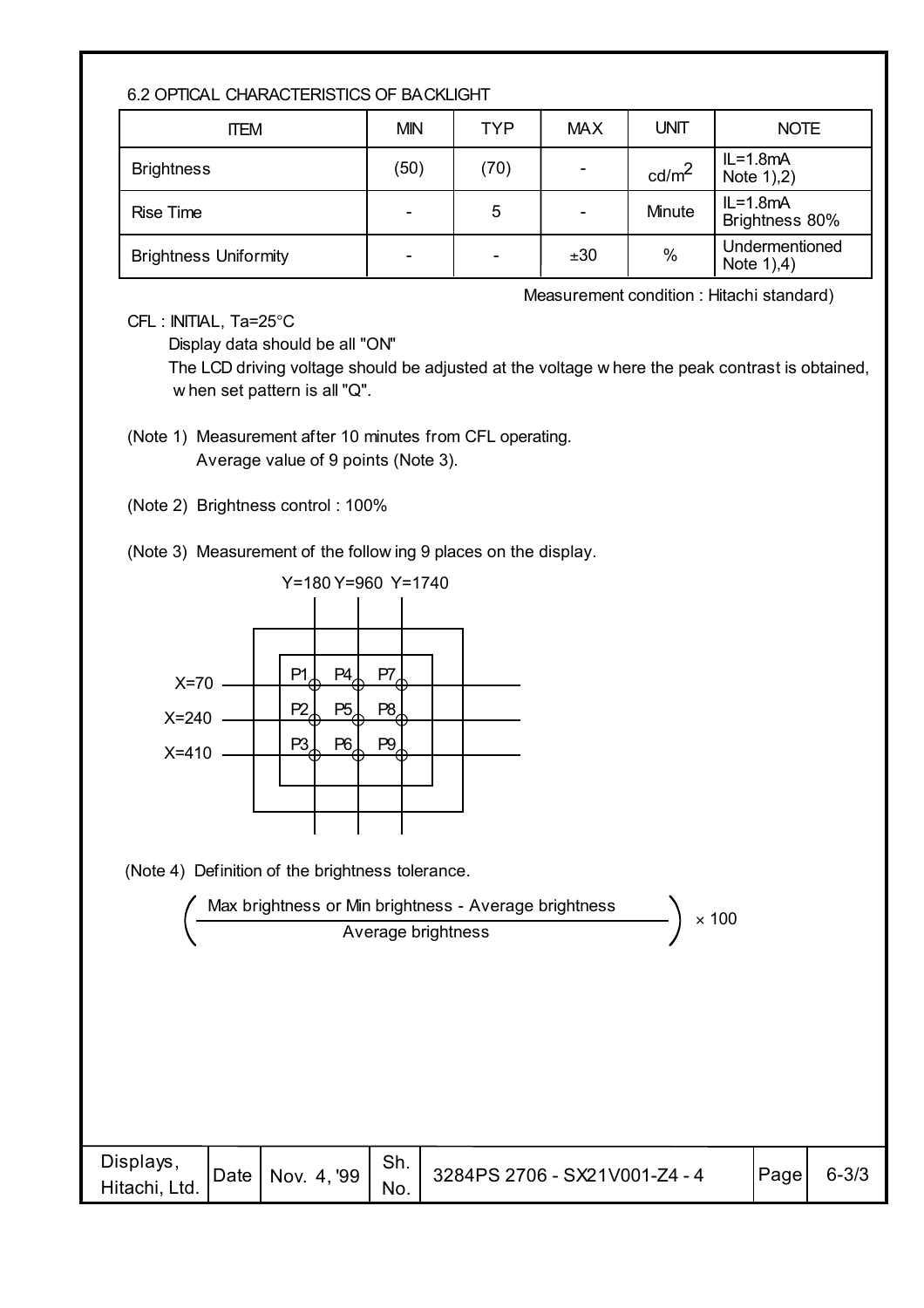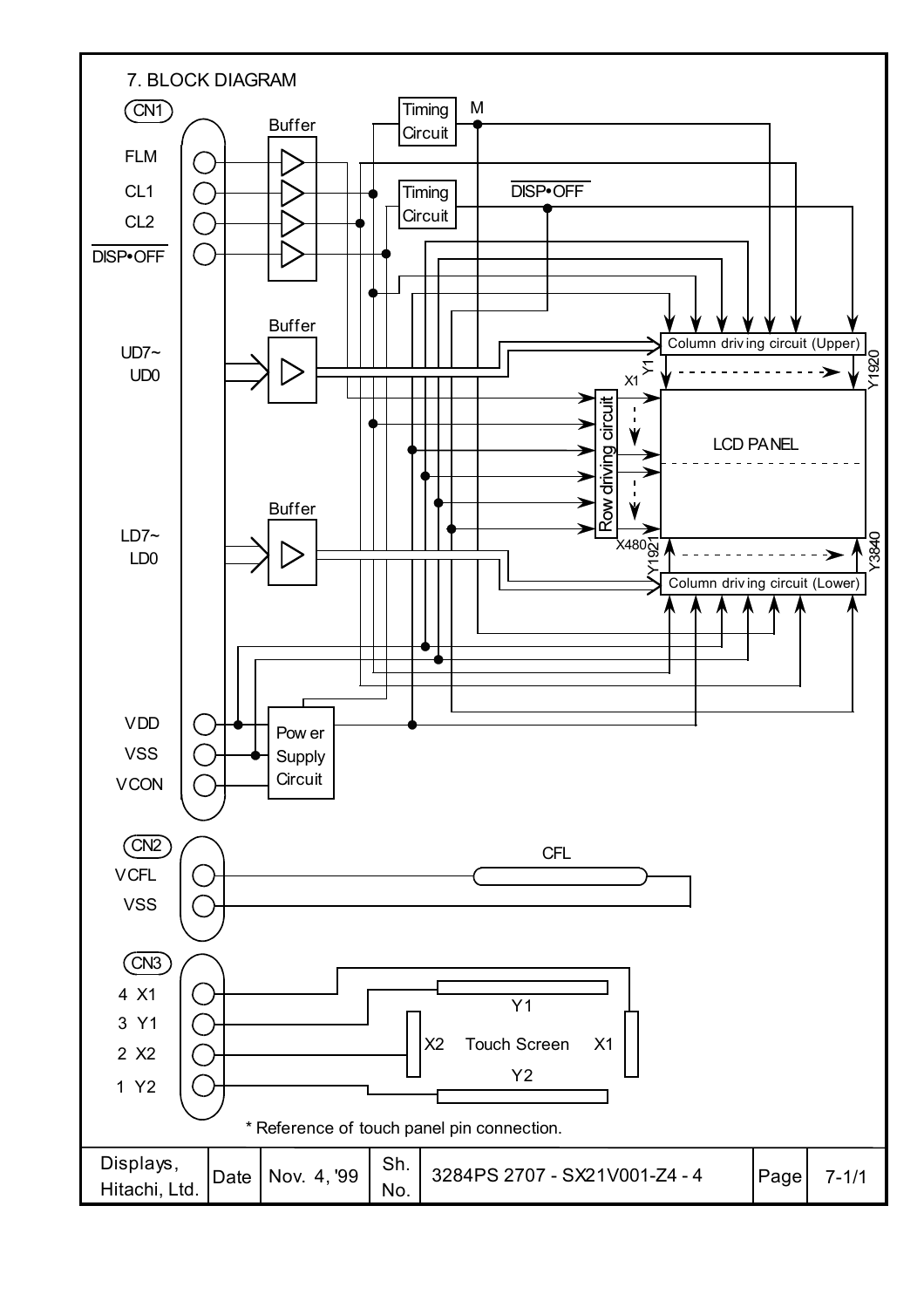| 8.1 TIMING CHART                  | 8. INTERFACE TIMING CHART                                                               |                          |
|-----------------------------------|-----------------------------------------------------------------------------------------|--------------------------|
| CL <sub>1</sub>                   |                                                                                         |                          |
| CL <sub>2</sub><br>Dummy data     | X1                                                                                      | X <sub>2</sub>           |
| UD7                               | $\mathsf R$<br>B<br>Y9<br>Y1                                                            | G<br>Y1913               |
| UD <sub>6</sub><br>$\blacksquare$ | G<br>R<br>Y2 Y10                                                                        | B<br>Y1914               |
| $\blacksquare$<br>UD1             | R<br>B<br>Y7 Y15                                                                        | G<br>Y1919               |
| UD <sub>0</sub><br>Dummy data     | G<br>R<br>Y8<br>Y16<br>X241                                                             | B<br>Y1920               |
| LD7                               | R<br>B<br>Y1921 Y1929                                                                   | X242<br>∍<br>G<br>Y1913  |
| LD <sub>6</sub>                   | G<br>R<br>Y1922 Y1930                                                                   | B<br>$\overline{Y}$ 1914 |
| LD1                               | R<br>B<br>Y1927 Y1935                                                                   | G<br>Y1919               |
| LD <sub>0</sub>                   | G<br>к<br>Y1928 Y1936                                                                   | B<br>Y1920               |
| FLM-<br>(Reduction)               |                                                                                         |                          |
| $CL1$ .                           | $(240+n) \times T$                                                                      | Note(1)                  |
| <b>FLM</b>                        | 33                                                                                      |                          |
| UD0~UD7                           | Dummy data<br>X1<br>X <sub>2</sub><br>Y239                                              |                          |
| LD0~LD7                           | 8<br>Dummy data<br>X241 XX242<br>Y480<br>Y479)                                          |                          |
|                                   | Note(1): The interval of CL1 pulse must be same including the vertical blanking period. |                          |
| Displays,<br>Hitachi, Ltd.        | Sh.<br>Nov. 4, '99<br>3284PS 2708 - SX21V001-Z4 - 4<br>Date<br>No.                      | Page<br>$8 - 1/7$        |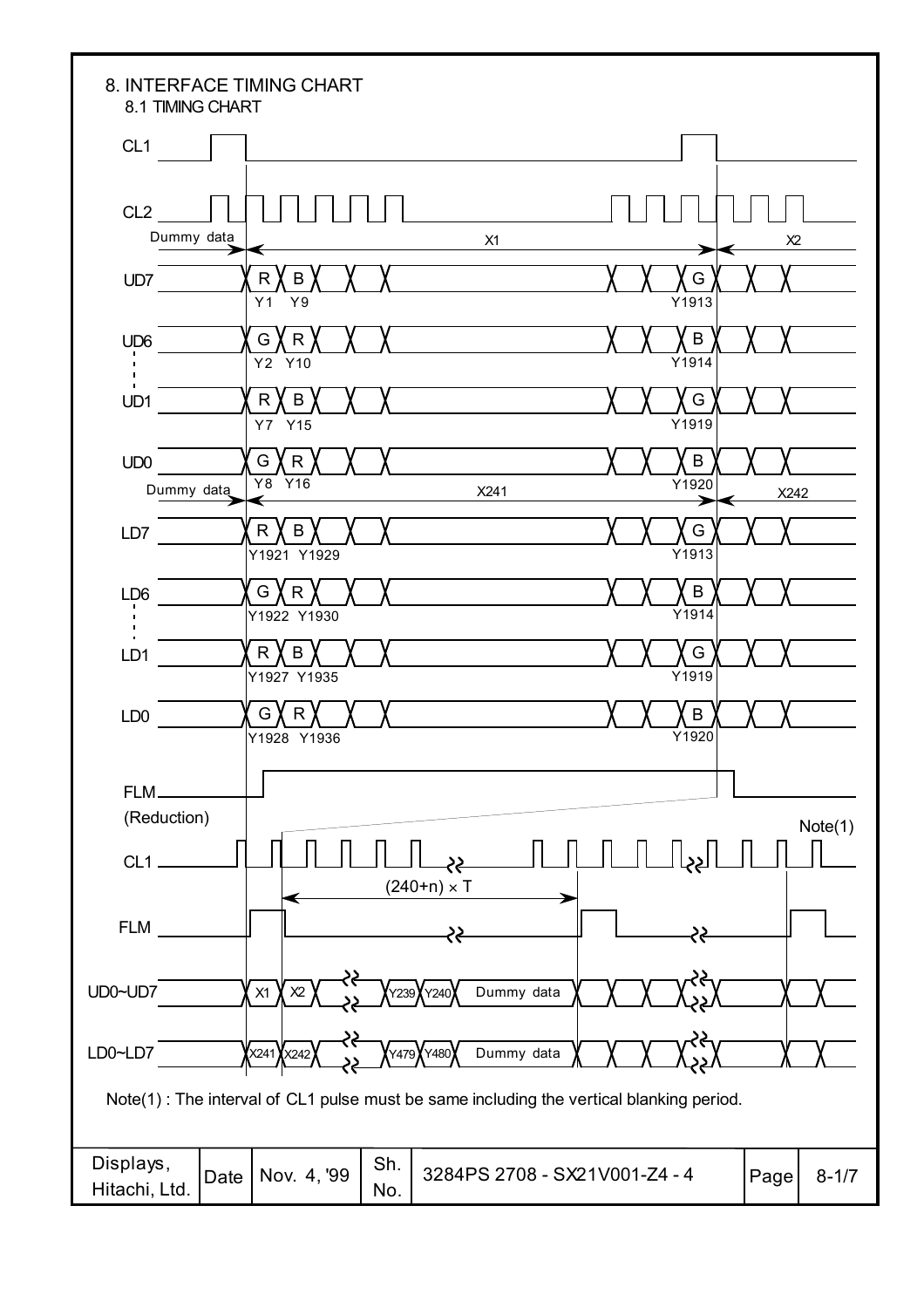#### 8.2 INTERFACE TIMING SPECIFICATION

|                      | VDD=3.3±0.15V, VSS=0V, Vcon=0.8~2.8V, Ta=+5°C~+40°C |            |            |            |             |
|----------------------|-----------------------------------------------------|------------|------------|------------|-------------|
| <b>ITEM</b>          | <b>SYMBOL</b>                                       | <b>MIN</b> | <b>TYP</b> | <b>MAX</b> | <b>UNIT</b> |
| CL1 pulse width "H"  | tWHCL1                                              | 65         |            |            | ns          |
| Clock cycle time     | tCYC                                                | 40         |            |            | ns          |
| CL2 pulse width      | tWCL2                                               | 15         |            |            | ns          |
| Clock set up time    | tSCL1                                               | 20         |            |            | ns          |
| Clock hold time      | tHCL1                                               | 50         |            |            | ns          |
| Clock rise fall time | tr, tf                                              |            |            | 30         | ns          |
| Data set up time     | tDSU                                                | 10         |            |            | ns          |
| Data hold time       | tDH                                                 | 10         |            |            | ns          |
| "FLM" set up time    | tFS                                                 | 100        |            |            | ns          |
| "FLM" hold time      | tFH                                                 | 50         |            |            | ns          |

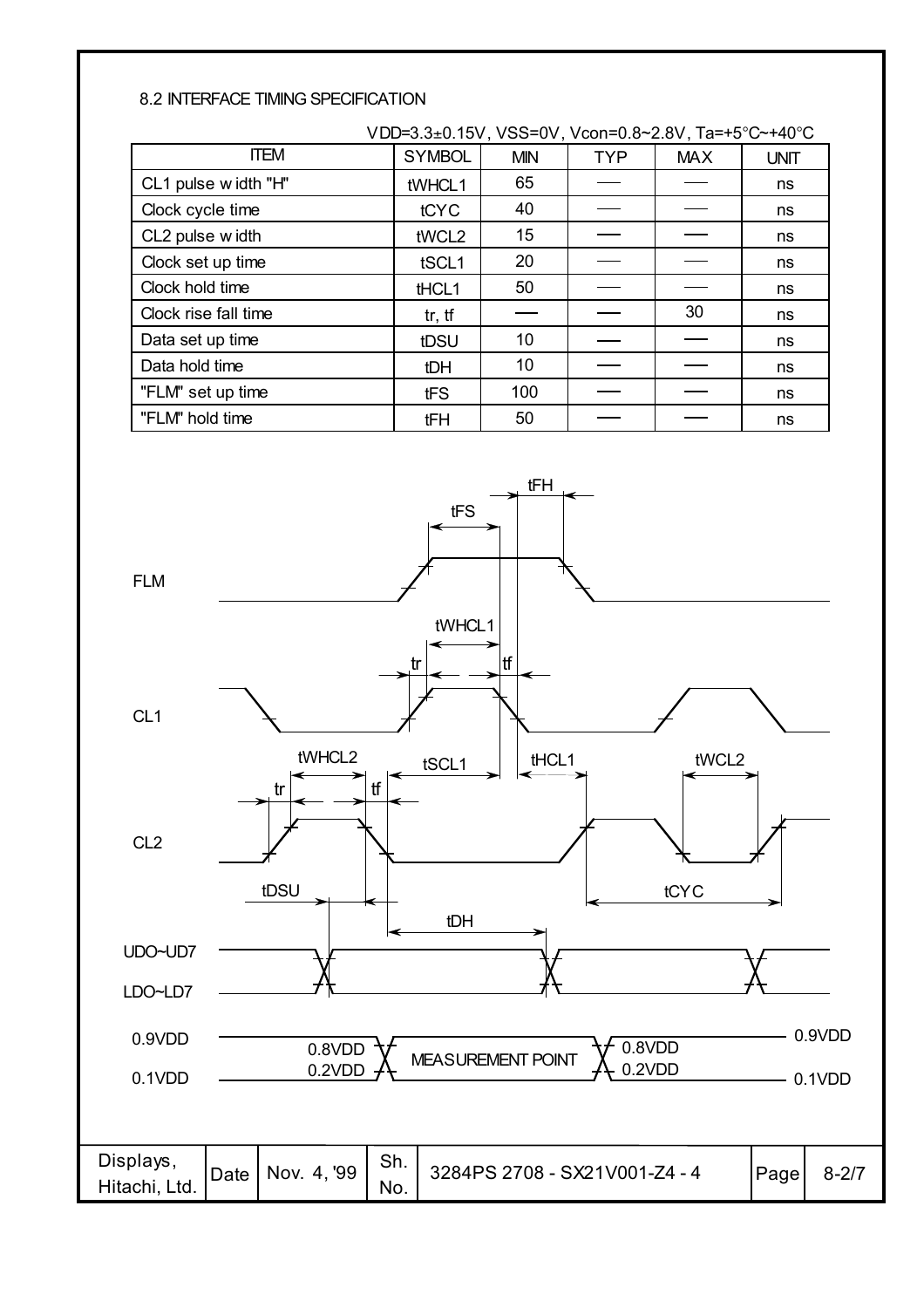

| <b>SYMBOL</b> | <b>MIN</b> | <b>MAX</b> | <b>UNIT</b> | <b>COMMENT</b> |
|---------------|------------|------------|-------------|----------------|
| tDLD          | 200        |            | ms          |                |
| tCH           | 0          |            | ms          | (Note 1)       |
| tLDH          | 20         |            | ms          |                |
| tDOr          |            | 100        | ns          |                |
| tDOf          |            | 100        | ns          |                |
| tDLCr         | 0          |            | ms          |                |
| tDLCf         | 0          |            | ms          | (Note 2)       |
| tDLCs         | 20         |            | ms          |                |
| tVH           | 200        |            | ms          |                |

(Note 1) Please keep the specified sequence because w rong sequence may cause permanent damage to the LCD panel.

(Note 2) Hitachi recommends you to use DISP•OFF function. Display quality may deteriorate if you don't use DISP•OFF function.

| Displays,<br>Hitachi, Ltd. | Data   Nov. 4, 99 | Sh.<br>No. | 3284PS 2708 - SX21V001-Z4 - 4 | Page | $8 - 3/7$ |
|----------------------------|-------------------|------------|-------------------------------|------|-----------|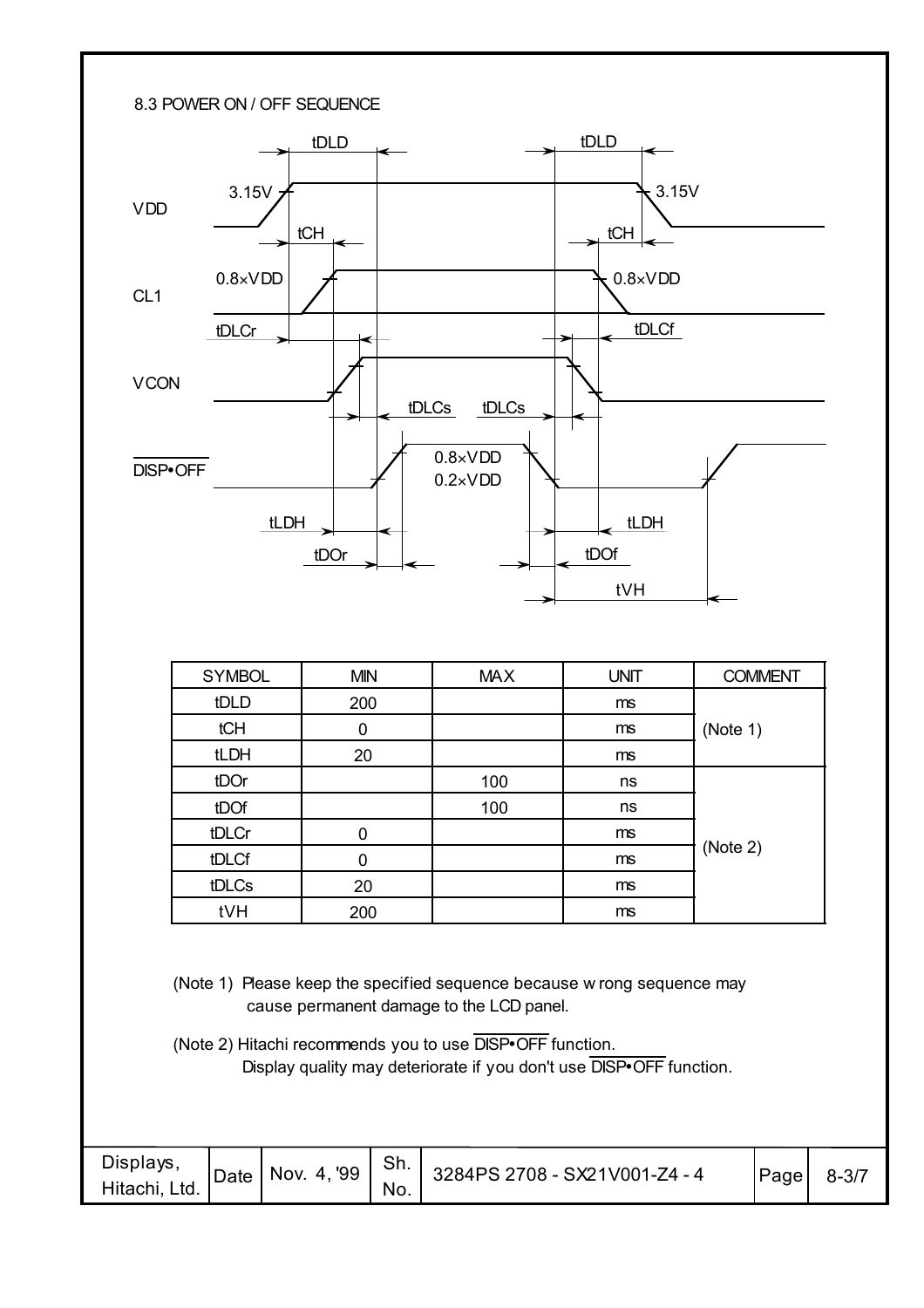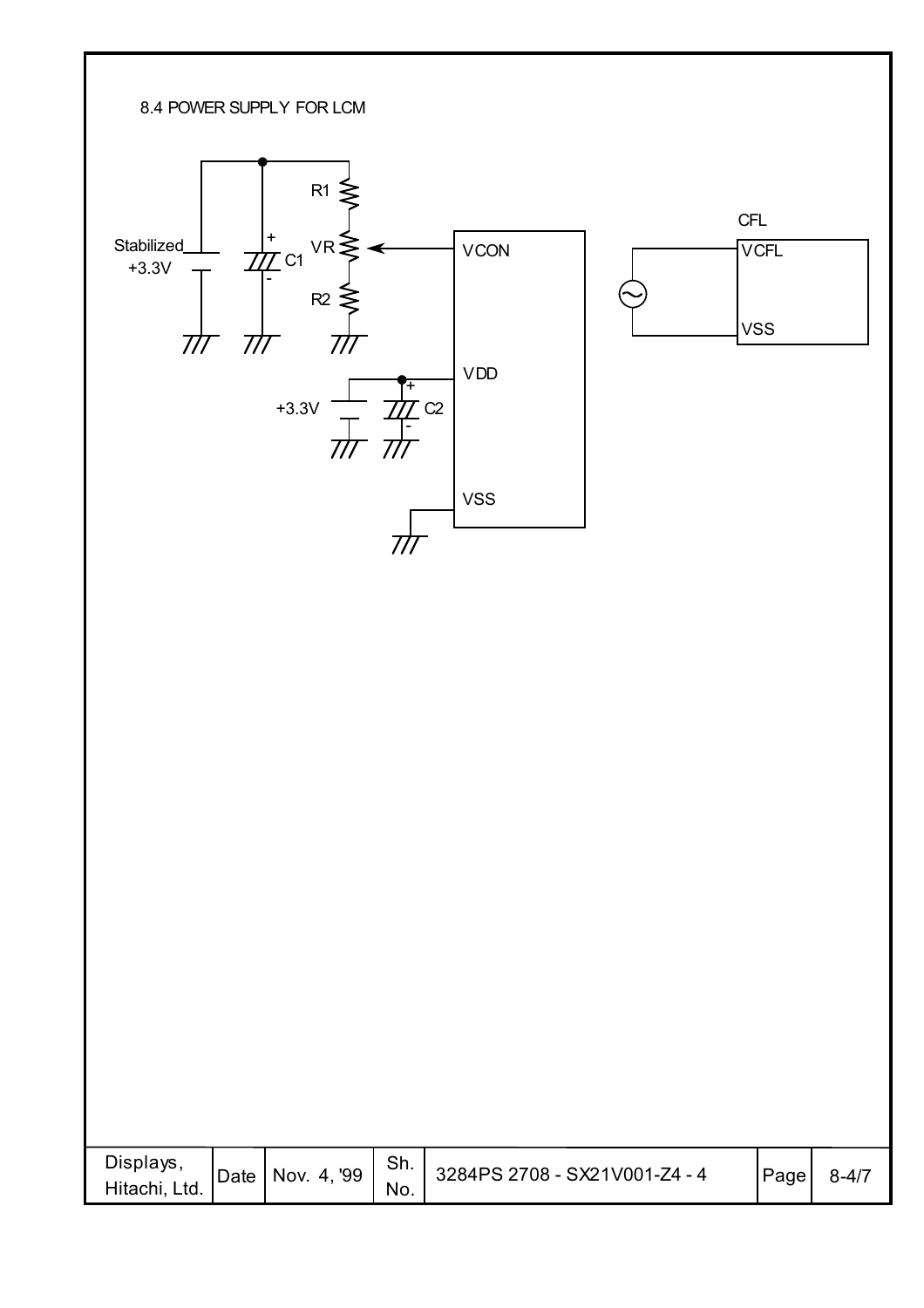#### 8.5 INPUT DATA ALLOCATION TABLE

|                            |             | Data Signal                            |   | U<br>U<br>D<br>D<br>$\overline{7}$<br>6          | U<br>D<br>5                                                    | U<br>D<br>4                      | U<br>D<br>3                                      | U<br>D<br>2                      | U<br>D<br>1                      | U<br>D<br>0                                    | U<br>D<br>$\overline{7}$ | U<br>D<br>6                    | U<br>D<br>5                            | U<br>D<br>4                      |                               | U<br>D<br>4                                        | U<br>D<br>3                                        | U<br>D<br>$\overline{2}$    | U<br>D<br>1               | U<br>D<br>0                            |           |
|----------------------------|-------------|----------------------------------------|---|--------------------------------------------------|----------------------------------------------------------------|----------------------------------|--------------------------------------------------|----------------------------------|----------------------------------|------------------------------------------------|--------------------------|--------------------------------|----------------------------------------|----------------------------------|-------------------------------|----------------------------------------------------|----------------------------------------------------|-----------------------------|---------------------------|----------------------------------------|-----------|
|                            |             |                                        | Ý | 1                                                | $\overline{2}$<br>3                                            | $\overline{\mathbf{4}}$          | 5                                                | 6                                | $\overline{7}$                   | 8                                              | 9                        | 10                             | 11                                     | 12                               |                               | 1<br>9<br>1                                        | 1<br>9<br>$\mathbf 1$                              | 1<br>9<br>1                 | 1<br>9<br>1               | 1<br>9<br>$\overline{2}$               |           |
|                            | X           |                                        |   |                                                  |                                                                |                                  |                                                  |                                  |                                  |                                                |                          |                                |                                        |                                  |                               | 6                                                  | $\overline{7}$                                     | 8                           | 9                         | 0                                      |           |
|                            |             | 1                                      |   | G<br>R                                           | B                                                              | $\mathsf{R}$                     | G                                                | $\sf B$                          | $\mathsf{R}$                     | G                                              | B                        | $\mathsf{R}$                   | G                                      | B                                | -----                         | G                                                  | B                                                  | $\mathsf{R}$                | G                         | B                                      |           |
|                            |             | $\overline{2}$                         |   | R                                                | G<br>B                                                         | $\mathsf{R}$                     | G                                                | B                                | $\mathsf{R}$                     | G                                              | B                        | $\mathsf{R}$                   | G                                      | B                                |                               | G                                                  | $\mathsf B$                                        | $\mathsf{R}$                | G                         | $\sf B$                                |           |
|                            |             | 3                                      |   | $\mathsf{R}$<br>G                                | B                                                              | $\mathsf{R}$                     | G                                                | B                                | $\mathsf{R}$                     | G                                              | B                        | $\mathsf{R}$                   | G                                      | B                                |                               | G                                                  | B                                                  | $\mathsf{R}$                | G                         | B                                      |           |
|                            |             | $\overline{\mathbf{4}}$                |   | $\mathsf{R}$<br>G                                | B                                                              | $\mathsf{R}$                     | G                                                | B                                | $\mathsf R$                      | G                                              | $\sf B$                  | $\mathsf{R}$                   | G                                      | B                                | -----                         | G                                                  | B                                                  | $\mathsf{R}$                | G                         | B                                      |           |
|                            |             | $\overline{5}$                         |   | R                                                | G<br>B                                                         | $\mathsf{R}$<br>$\blacksquare$   | G                                                | B                                | $\mathsf{R}$<br>$\blacksquare$   | G                                              | B                        | $\mathsf{R}$<br>$\blacksquare$ | G                                      | B<br>I.                          | -----                         | G                                                  | B                                                  | $\mathsf R$                 | G                         | B                                      |           |
|                            | JPPER PANEI | J.<br>$\blacksquare$<br>$\blacksquare$ |   | $\mathbf{I}$<br>$\blacksquare$<br>$\blacksquare$ | $\blacksquare$<br>$\blacksquare$<br>I.<br>$\blacksquare$<br>I. | п<br>$\blacksquare$              | $\mathbf{I}$<br>$\blacksquare$<br>$\blacksquare$ | $\blacksquare$<br>٠<br>I.        | $\blacksquare$<br>$\blacksquare$ | $\mathbf{I}$<br>$\blacksquare$<br>$\mathbf{L}$ | п<br>٠<br>$\blacksquare$ | п<br>$\blacksquare$            | $\blacksquare$<br>υ.<br>$\blacksquare$ | п<br>$\blacksquare$              |                               | $\blacksquare$<br>$\blacksquare$<br>$\blacksquare$ | $\blacksquare$<br>$\blacksquare$<br>$\blacksquare$ | ı.<br>ı,<br>T,              | п<br>ı,<br>$\blacksquare$ | п.<br>$\blacksquare$<br>$\blacksquare$ |           |
|                            |             | 238                                    |   | R                                                | G<br>$\sf B$                                                   | R                                | G                                                | $\sf B$                          | $\mathsf{R}$                     | G                                              | $\sf B$                  | R                              | G                                      | B                                | $- - - - -$                   | G                                                  | B                                                  | R                           | G                         | B                                      |           |
|                            |             | 239                                    |   | $\mathsf{R}$                                     | G<br>$\sf B$                                                   | $\mathsf{R}$                     | G                                                | $\sf B$                          | $\mathsf{R}$                     | G                                              | B                        | $\mathsf{R}$                   | G                                      | B                                |                               | G                                                  | B                                                  | $\mathsf{R}$                | ${\mathsf G}$             | B                                      |           |
|                            |             | 240                                    |   | R.<br>G                                          | B                                                              | $\mathsf{R}$                     | G                                                | $\sf B$                          | $\mathsf{R}$                     | G                                              | B                        | $\mathsf{R}$                   | G                                      | B                                | -----                         | G                                                  | $\sf B$                                            | $\mathsf{R}$                | G                         | B                                      |           |
|                            |             | 241                                    |   | $\mathsf{R}$                                     | G<br>B                                                         | $\mathsf{R}$                     | G                                                | $\sf B$                          | $\mathsf R$                      | G                                              | B                        | $\mathsf{R}$                   | G                                      | $\mathsf B$                      |                               | G                                                  | B                                                  | $\mathsf{R}$                | G                         | B                                      |           |
|                            |             | 242<br>243                             |   | R<br>G<br>G<br>$\mathsf{R}$                      | B<br>B                                                         | $\mathsf{R}$<br>$\mathsf{R}$     | G<br>G                                           | $\sf B$<br>$\sf B$               | $\mathsf{R}$<br>$\mathsf{R}$     | G<br>G                                         | B<br>B                   | $\mathsf{R}$<br>$\mathsf{R}$   | G<br>G                                 | B<br>B                           | -----                         | G<br>G                                             | B<br>B                                             | R<br>$\mathsf{R}$           | G<br>G                    | B<br>B                                 |           |
|                            |             | 244                                    |   | R<br>G                                           | B                                                              | R                                | G                                                | B                                | $\mathsf{R}$                     | G                                              | B                        | R                              | G                                      | B                                | -----                         | G                                                  | B                                                  | R                           | G                         | B                                      |           |
|                            |             | 245                                    |   | R                                                | G<br>$\sf B$                                                   | $\mathsf{R}$                     | G                                                | $\sf B$                          | ${\sf R}$                        | G                                              | $\sf B$                  | $\mathsf{R}$                   | G                                      | B                                | -----<br>-----                | G                                                  | $\sf B$                                            | $\mathsf{R}$                | G                         | B                                      |           |
|                            | LOWER PANEL | п<br>$\blacksquare$                    |   | $\blacksquare$<br>$\blacksquare$                 | $\blacksquare$<br>$\blacksquare$<br>I.                         | $\blacksquare$<br>$\blacksquare$ | $\mathbf{I}$<br>$\blacksquare$                   | $\blacksquare$<br>$\blacksquare$ | $\blacksquare$<br>$\blacksquare$ | п.                                             | п                        | $\blacksquare$<br>п            | $\blacksquare$                         | $\blacksquare$<br>$\blacksquare$ |                               | $\blacksquare$                                     | $\blacksquare$<br>$\blacksquare$                   | п<br>I.                     | H.<br>$\blacksquare$      | $\blacksquare$<br>$\blacksquare$       |           |
|                            |             | $\blacksquare$                         |   | $\mathbf{I}$                                     | $\blacksquare$<br>$\blacksquare$                               | $\blacksquare$                   | $\blacksquare$                                   | $\blacksquare$                   | $\blacksquare$                   | $\blacksquare$                                 | $\mathbf{I}$             | $\blacksquare$                 | $\blacksquare$                         | $\blacksquare$                   |                               | $\blacksquare$                                     | $\blacksquare$                                     | T,                          | $\blacksquare$            | $\blacksquare$                         |           |
|                            |             | 478                                    |   | $\mathsf{R}$                                     | G<br>B                                                         | $\mathsf{R}$                     | G                                                | B                                | $\mathsf{R}$                     | G                                              | $\sf B$                  | $\mathsf{R}$                   | G                                      | B                                |                               | G                                                  | B                                                  | $\mathsf{R}$                | G                         | $\sf B$                                |           |
|                            |             | 479<br>480                             |   | $\mathsf{R}$<br>$\mathsf{R}$                     | G<br>B<br>G<br>$\sf B$                                         | $\mathsf{R}$<br>R                | G<br>G                                           | $\sf B$<br>B                     | $\mathsf{R}$<br>$\mathsf R$      | G<br>G                                         | B<br>B                   | $\mathsf{R}$<br>$\mathsf R$    | G<br>G                                 | B<br>B                           |                               | G<br>G                                             | $\mathsf{B}$<br>$\sf B$                            | $\mathsf{R}$<br>$\mathsf R$ | G<br>G                    | $\sf B$<br>B                           |           |
|                            |             |                                        |   |                                                  |                                                                |                                  |                                                  |                                  |                                  |                                                |                          |                                |                                        |                                  |                               |                                                    |                                                    |                             |                           |                                        |           |
|                            | X           |                                        |   | 1<br>$\boldsymbol{9}$                            | 1<br>1<br>9 <sup>1</sup><br>9                                  | 1<br>9                           | 1<br>$9\,$                                       | 1<br>$\boldsymbol{9}$            | 1<br>9                           | 1<br>9                                         | 1<br>9                   | 1<br>9                         | 1<br>$\boldsymbol{9}$                  | 1<br>$\boldsymbol{9}$            |                               | 3<br>8                                             | 3<br>8                                             | 3<br>8                      | 3<br>8                    | $\mathfrak{S}$<br>8                    |           |
|                            |             |                                        |   | $\mathbf 2$                                      | $\overline{2}$<br>$\mathbf 2$                                  | $\overline{2}$                   | $\overline{2}$                                   | $\mathbf 2$                      | $\overline{c}$                   | $\overline{2}$                                 | $\overline{2}$           | 3                              | $\mathfrak{S}$                         | $\mathbf{3}$                     |                               | $\ensuremath{\mathsf{3}}$                          | $\mathfrak{S}$                                     | $\mathfrak{S}$              | 3                         | $\overline{4}$                         |           |
|                            |             |                                        | Y | 1                                                | 3<br>$\overline{2}$                                            | $\overline{\mathbf{4}}$          | 5                                                | 6                                | $\overline{7}$                   | 8                                              | 9                        | $\pmb{0}$                      | 1                                      | $\overline{2}$                   |                               | 6                                                  | $\overline{7}$                                     | 8                           | 9                         | $\mathbf 0$                            |           |
|                            |             |                                        |   | L<br>D                                           | L<br>L<br>D<br>D                                               | L<br>D                           | L<br>D                                           | L<br>D                           | L<br>D                           | L<br>D                                         | D                        | L<br>D                         | L<br>D                                 | L<br>D                           |                               | L<br>D                                             | L<br>D                                             | L<br>D                      | L<br>D                    | L<br>D                                 |           |
|                            |             | Data Signal                            |   | 7                                                | 6<br>$\sqrt{5}$                                                | 4                                | 3 <sup>1</sup>                                   | $\overline{2}$                   | 1                                | 0                                              | $\overline{7}$           | 6                              | $\sqrt{5}$                             | 4                                |                               | 4                                                  | 3 <sup>1</sup>                                     | $2 \nvert$                  | $\mathbf{1}$              | 0                                      |           |
|                            |             |                                        |   |                                                  |                                                                |                                  |                                                  |                                  |                                  |                                                |                          |                                |                                        |                                  |                               |                                                    |                                                    |                             |                           |                                        |           |
|                            |             |                                        |   |                                                  |                                                                |                                  |                                                  |                                  |                                  |                                                |                          |                                |                                        |                                  |                               |                                                    |                                                    |                             |                           |                                        |           |
|                            |             |                                        |   |                                                  |                                                                |                                  |                                                  |                                  |                                  |                                                |                          |                                |                                        |                                  |                               |                                                    |                                                    |                             |                           |                                        |           |
|                            |             |                                        |   |                                                  |                                                                |                                  |                                                  |                                  |                                  |                                                |                          |                                |                                        |                                  |                               |                                                    |                                                    |                             |                           |                                        |           |
| Displays,<br>Hitachi, Ltd. |             | Date                                   |   |                                                  | Nov. 4, '99                                                    |                                  | Sh.<br>No.                                       |                                  |                                  |                                                |                          |                                |                                        |                                  | 3284PS 2708 - SX21V001-Z4 - 4 |                                                    |                                                    |                             |                           | Page                                   | $8 - 5/7$ |
|                            |             |                                        |   |                                                  |                                                                |                                  |                                                  |                                  |                                  |                                                |                          |                                |                                        |                                  |                               |                                                    |                                                    |                             |                           |                                        |           |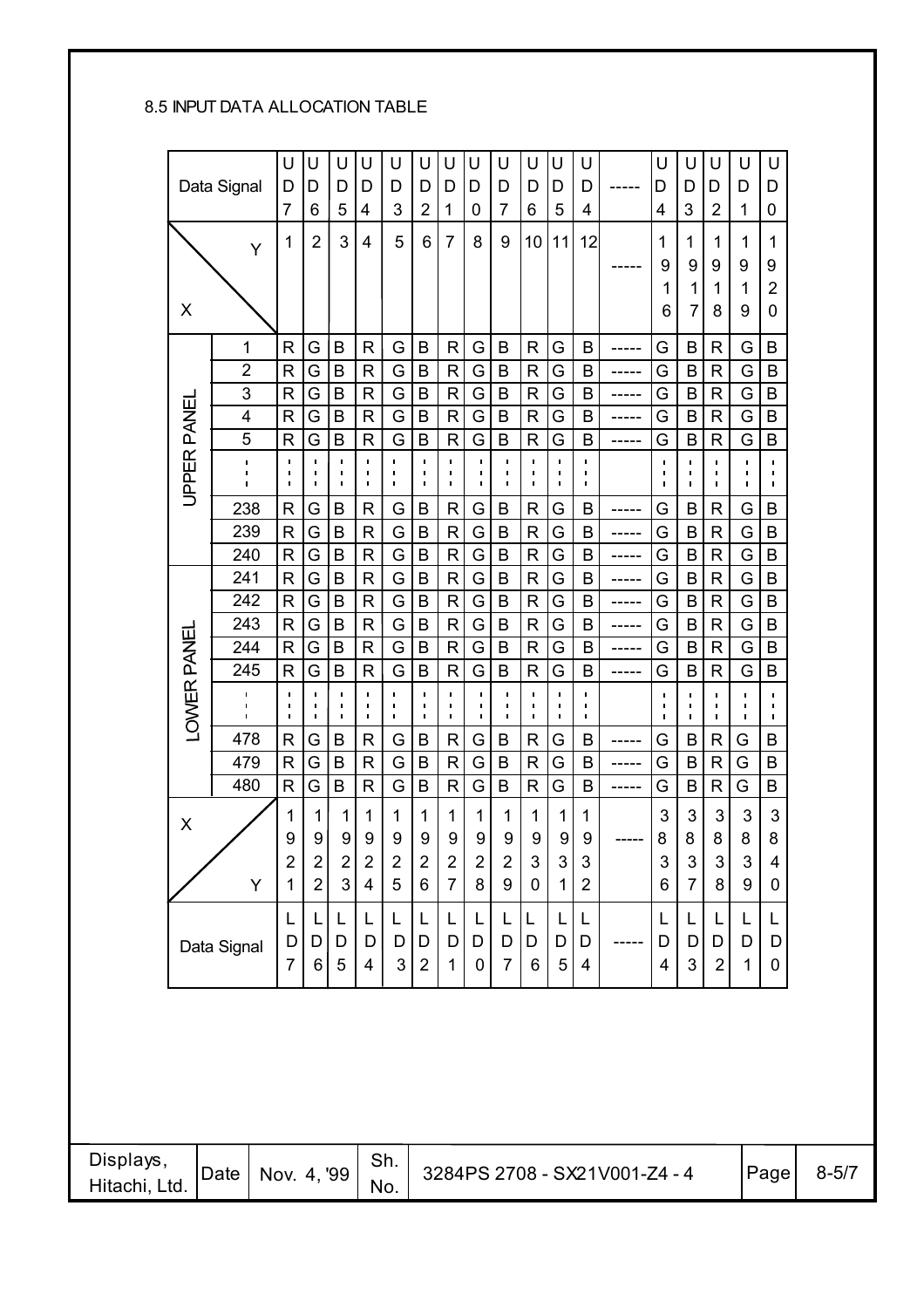#### 8.6 INTERNAL PIN CONNECTION

#### CN1 MOLEX 54104-3590

| PIN No.                 | <b>SIGNAL</b>      | <b>LEVEL</b>                 | <b>FUNCTION</b>              |  |  |
|-------------------------|--------------------|------------------------------|------------------------------|--|--|
| 1                       | LD <sub>0</sub>    | H/L                          | Display Data (Low er Column) |  |  |
| $\overline{2}$          | LD1                | H/L                          | Display Data (Low er Column) |  |  |
| 3                       | LD <sub>2</sub>    | H/L                          | Display Data (Low er Column) |  |  |
| $\overline{\mathbf{4}}$ | LD <sub>3</sub>    | H/L                          | Display Data (Low er Column) |  |  |
| 5                       | <b>VSS</b>         | $\blacksquare$               | <b>GND</b>                   |  |  |
| 6                       | LD <sub>4</sub>    | H/L                          | Display Data (Low er Column) |  |  |
| $\overline{7}$          | LD <sub>5</sub>    | H/L                          | Display Data (Low er Column) |  |  |
| 8                       | LD <sub>6</sub>    | H/L                          | Display Data (Low er Column) |  |  |
| 9                       | LD7                | H/L                          | Display Data (Low er Column) |  |  |
| 10                      | <b>VSS</b>         |                              | <b>GND</b>                   |  |  |
| 11                      | <b>FLM</b>         | H                            | <b>First Line Marker</b>     |  |  |
| 12                      | DISP•OFF           | H/L                          | H:ON/L:OFF                   |  |  |
| 13                      | CL <sub>1</sub>    | $H + L$                      | Data Latch                   |  |  |
| 14                      | <b>VSS</b>         |                              | <b>GND</b>                   |  |  |
| 15                      | CL <sub>2</sub>    | $H + L$                      | Data Shift                   |  |  |
| 16                      | <b>VSS</b>         |                              | <b>GND</b>                   |  |  |
| 17                      | <b>VDD</b>         |                              | Pow er Supply for Logic      |  |  |
| 18                      | <b>VDD</b>         | $\qquad \qquad \blacksquare$ | Pow er Supply for Logic      |  |  |
| 19                      | <b>VCON</b>        | $\overline{\phantom{a}}$     | <b>Contrast Adjust</b>       |  |  |
| 20                      | <b>VSS</b>         | $\overline{\phantom{a}}$     | <b>GND</b>                   |  |  |
| 21                      | <b>VSS</b>         |                              | <b>GND</b>                   |  |  |
| 22                      | UD <sub>0</sub>    | H/L                          | Display Data (Upper Column)  |  |  |
| 23                      | UD1                | H/L                          | Display Data (Upper Column)  |  |  |
| 24                      | UD <sub>2</sub>    | H/L                          | Display Data (Upper Column)  |  |  |
| 25                      | UD <sub>3</sub>    | H/L                          | Display Data (Upper Column)  |  |  |
| 26                      | <b>VSS</b>         |                              | <b>GND</b>                   |  |  |
| 27                      | UD4                | H/L                          | Display Data (Upper Column)  |  |  |
| 28                      | UD <sub>5</sub>    | H/L                          | Display Data (Upper Column)  |  |  |
| 29                      | UD <sub>6</sub>    | H/L                          | Display Data (Upper Column)  |  |  |
| 30                      | UD7                | H/L                          | Display Data (Upper Column)  |  |  |
| 31                      | <b>VSS</b>         |                              | <b>GND</b>                   |  |  |
| 32                      | DIG Y2             |                              | Touch panel Y2 (Note 1)      |  |  |
| 33                      | DIG X <sub>2</sub> |                              | Touch panel X2 (Note 1)      |  |  |
| 34                      | DIG Y1             | $\overline{\phantom{a}}$     | Touch panel Y1 (Note 1)      |  |  |
| 35                      | DIG <sub>X1</sub>  |                              | Touch panel X1 (Note 1)      |  |  |

(Note 1) In case of "w ithout Touch panel", these pins are GND.

| Displays,<br>Hitachi, Ltd. | Date | Nov. 4, '99 | Sh.<br>No. | 3284PS 2708 - SX21V001-Z4 - 4 | Page | $8 - 6/7$ |
|----------------------------|------|-------------|------------|-------------------------------|------|-----------|
|----------------------------|------|-------------|------------|-------------------------------|------|-----------|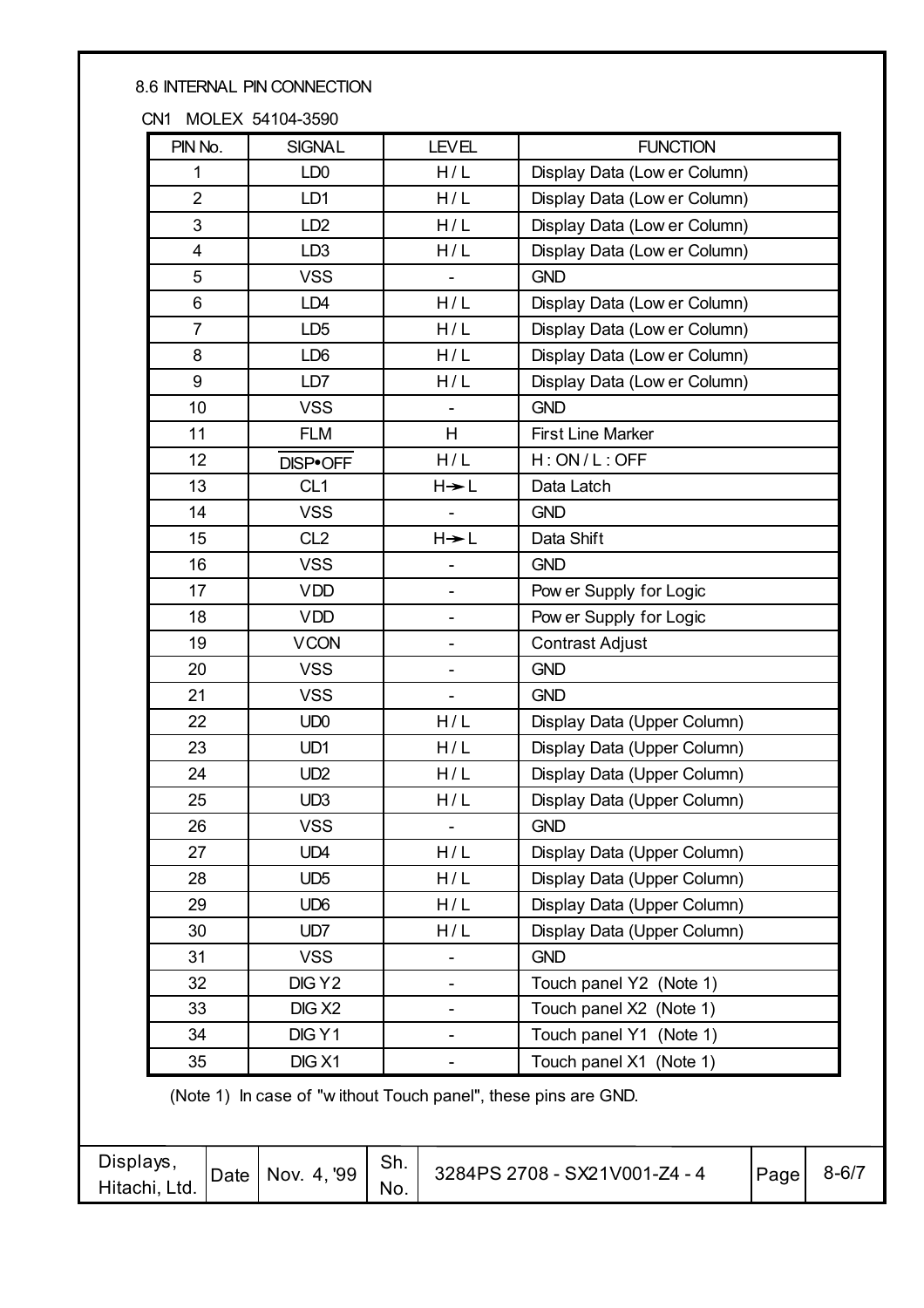CN2 JST : BHSR-02VS-1 (Suitable Connector : JST SM02B-BHSS-1 or SBHSM 002T-P0.5 / BHSMR-02VS-1)

| PIN No. | <b>SIGNAL</b> | <b>LEVEL</b>             | <b>FUNCTION</b>       |
|---------|---------------|--------------------------|-----------------------|
|         | VCFL          | A C                      | Pow er Supply for CFL |
| ◠       | VSS           | $\overline{\phantom{0}}$ | <b>GND for CFL</b>    |

#### CN3 JAE : IL-402R-4S-S1L-SA

| PIN No. | <b>SIGNAL</b>      | LEVEL | <b>FUNCTION</b> |
|---------|--------------------|-------|-----------------|
|         | DIG Y2             |       | Touch screen Y2 |
| 2       | DIG X <sub>2</sub> |       | Touch screen X2 |
| 3       | DIG Y1             |       | Touch screen Y1 |
|         | DIG <sub>X1</sub>  |       | Touch screen X1 |

(Note 2) In case of "w ithout Touch panel" , above connector is not used.

| Displays,<br>Hitachi, Ltd. |  |  | No. | Date   Nov. 4, '99   Sh.   3284PS 2708 - SX21V001-Z4 - 4 | $\vert$ Page $\vert$ | $8 - 7/7$ |
|----------------------------|--|--|-----|----------------------------------------------------------|----------------------|-----------|
|----------------------------|--|--|-----|----------------------------------------------------------|----------------------|-----------|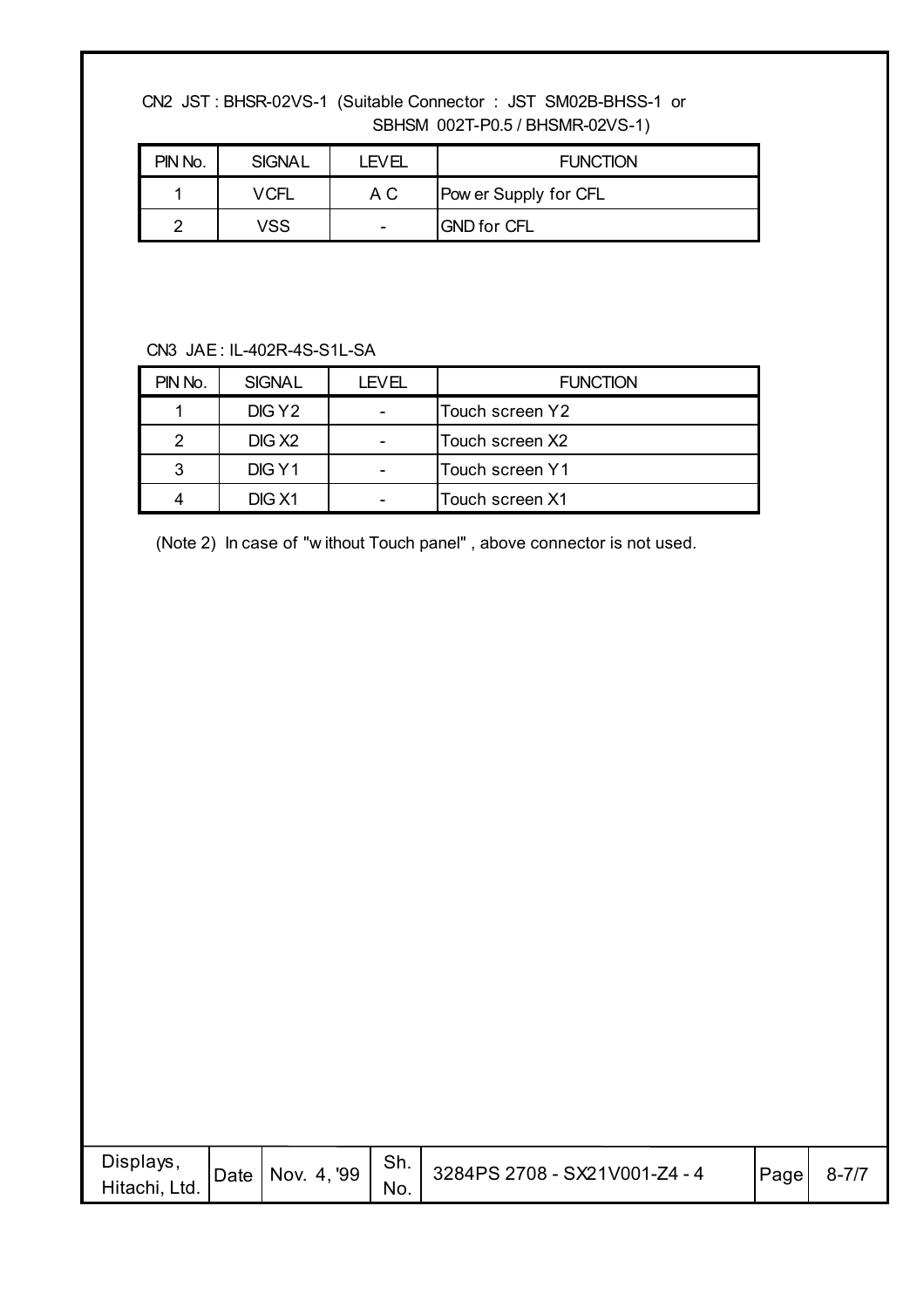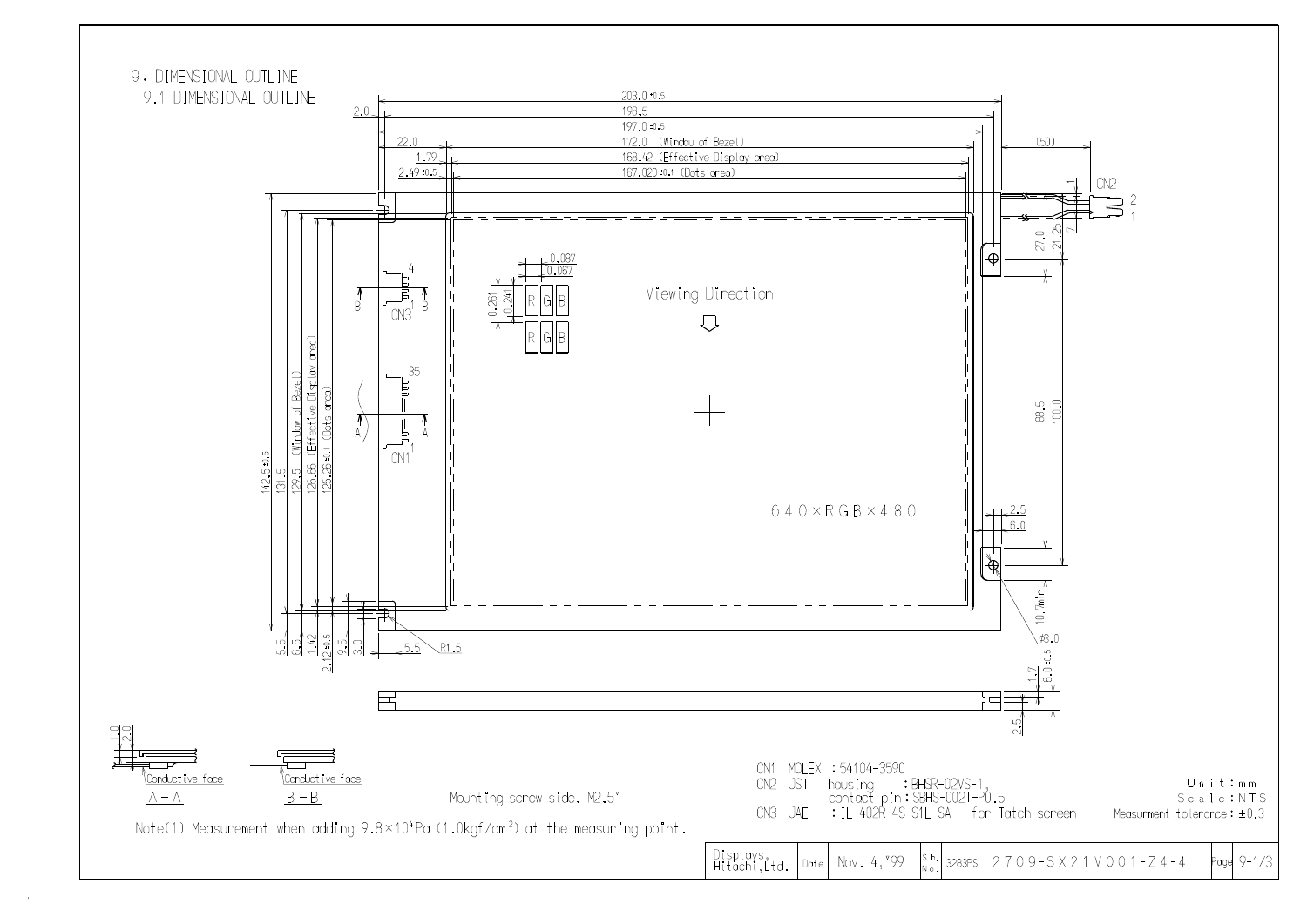## 9.2 DIMENSIONAL OUTLINE (with Totch screen) example



Displays,<br>Hitachi,Ltd.  $\vert$  Date  $\vert$  Nov. 4,  $^{\circ}$ 99



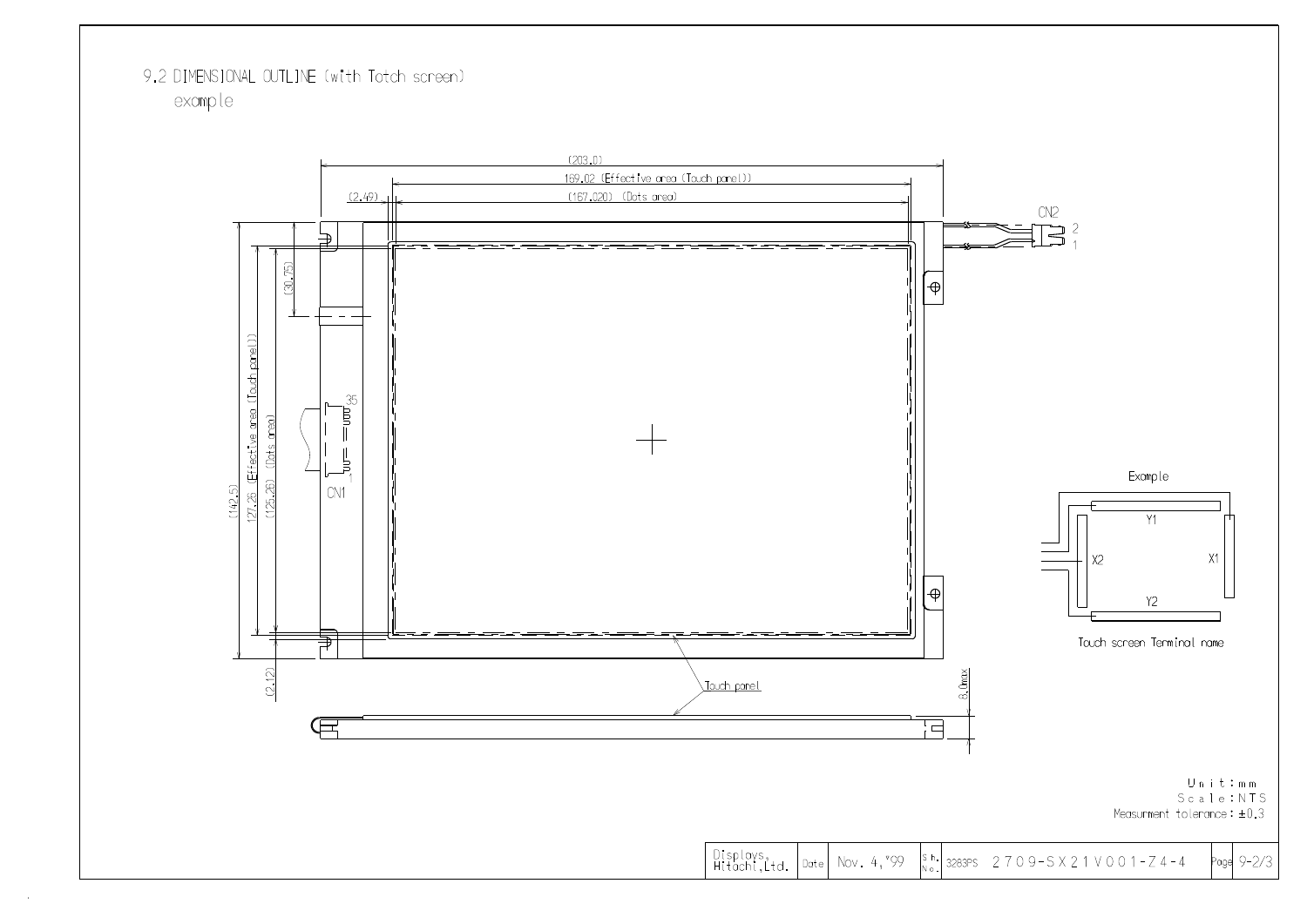9.3 BACK SIDE

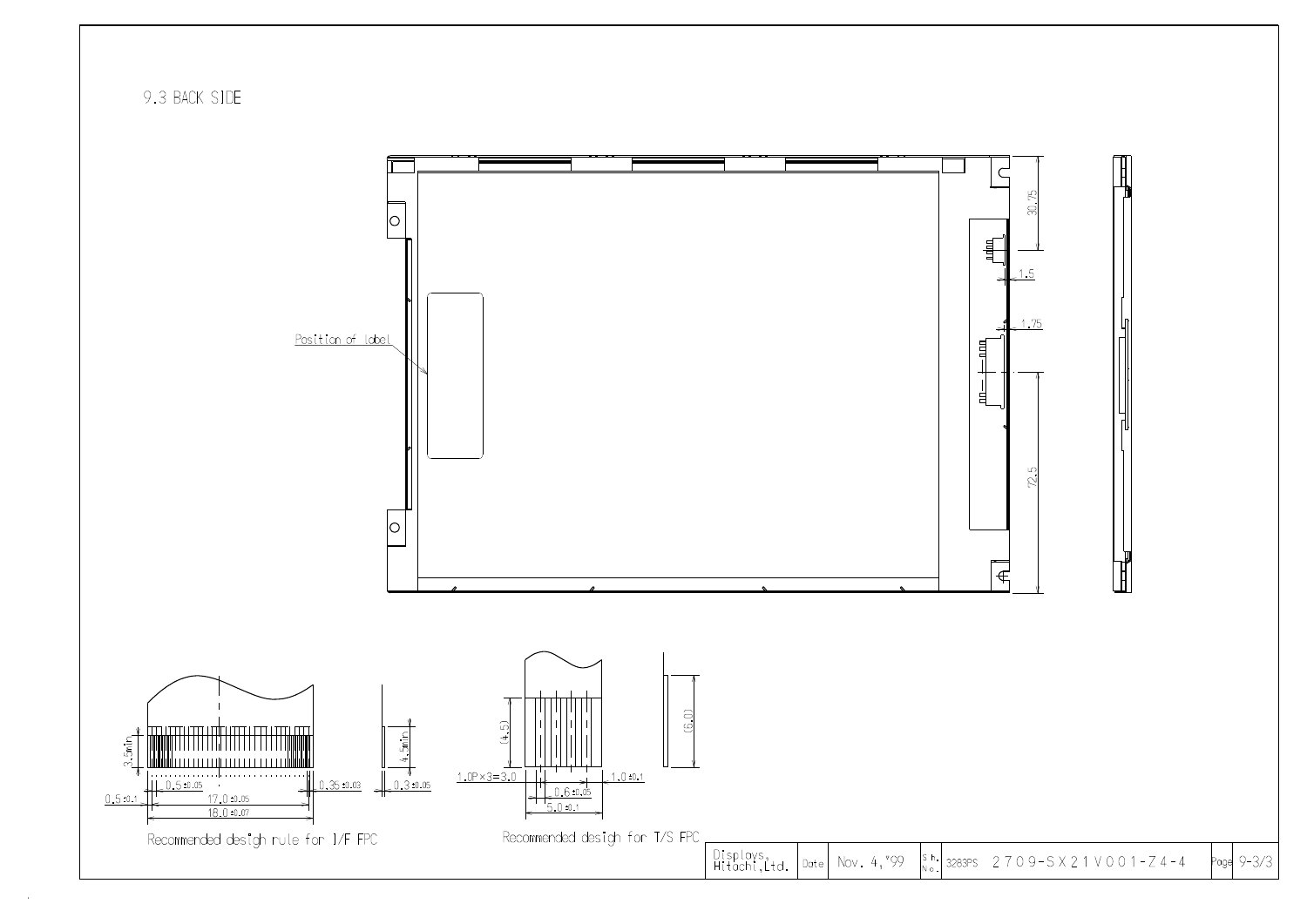#### 10. APPEARANCE STANDARD

10.1 APPEARANCE INSPECTION CONDITION

Visual inspection should be done under the follow ing condition.

- (1) The inspection should be done in a dark room.
- (2) The CFL should be lighted w ith the prescribed inverter.
- (3) The distance betw een eyes of an inspector and the LCD Module is 25cm.
- (4) The view ing zone is show n the figure. View ing angle  $\leq 25^\circ$



#### 10.2 DEFINITION OF ZONE



 B zone : Area betw een the w indow of bezel line and the effective display are (A zone) line specified at page 9-1/3 of this document.

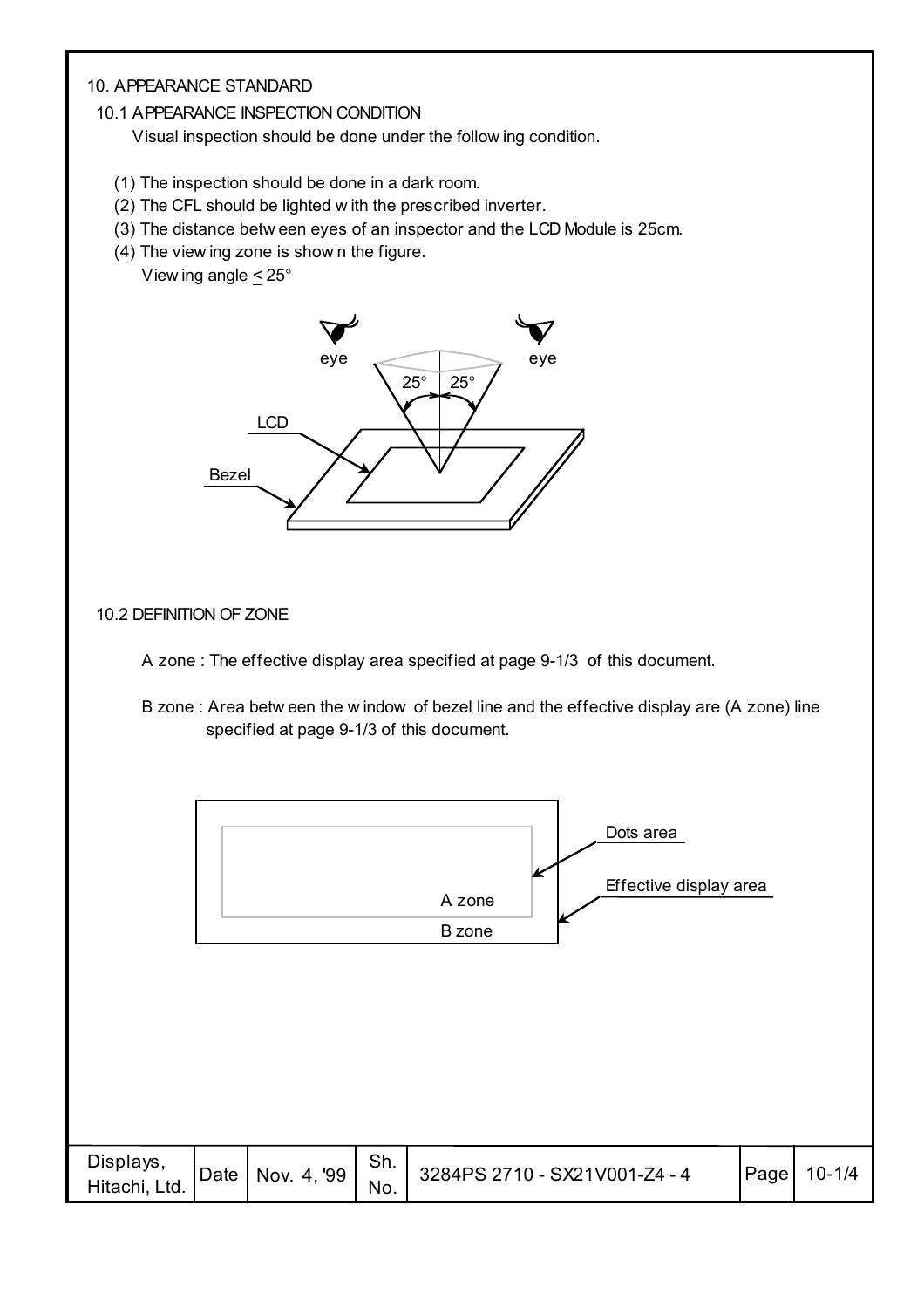#### 10.3 APPEARANCE SPECIFICATION

#### (1) LCD APPEARANCE

 \*) If the problem related to this section occurs about this item, the responsible persons of both party (Customer and HITACHI) w ill discuss the matter detail.

| No.          | <b>ITEM</b>                  |                                        | APPLIED<br><b>CRITERIA</b>                                                |                              |                              |     |
|--------------|------------------------------|----------------------------------------|---------------------------------------------------------------------------|------------------------------|------------------------------|-----|
|              | <b>Scratches</b>             |                                        | Distinguished one is not acceptable<br>(To be judged by HITACHI STANDARD) |                              |                              |     |
|              | Dent                         | Same as above                          |                                                                           |                              |                              | A   |
|              | <b>Wrinkles in Polarizer</b> | Same as above                          |                                                                           |                              |                              | A   |
|              | <b>Bubbles</b>               | Average diameter D (mm)                |                                                                           |                              | Maximum acceptable number    |     |
|              |                              | $D \leq 0.2$                           |                                                                           |                              | ignored                      |     |
| L            |                              | $0.2 < D \le 0.3$                      |                                                                           |                              | 12                           | A   |
|              |                              | 0.3 < D < 0.5                          |                                                                           |                              | 3                            |     |
|              |                              | 0.5 < D                                |                                                                           |                              | none                         |     |
|              | Stains,                      | Filamentous (Line shape)               |                                                                           |                              |                              |     |
| $\mathsf{C}$ | Foreign<br>materials         | Length L (mm)                          | Width W (mm)                                                              |                              | Maximum<br>acceptable number |     |
|              | Dark spot                    | $L \leq 2.0$                           |                                                                           | W < 0.03                     | ignored                      | A,B |
|              |                              | $L \leq 3.0$                           |                                                                           | $0.03 < W \le 0.05$          | $6\phantom{1}$               |     |
|              |                              | $L \leq 2.5$                           | 0.05 < W < 0.1                                                            |                              | 1                            |     |
|              |                              |                                        |                                                                           | Round (Dot shape)            |                              |     |
| D            |                              | Average<br>diameter D (mm)             |                                                                           | Maximum<br>acceptable number | Minimum space                |     |
|              |                              | D < 0.2                                |                                                                           | ignored                      |                              |     |
|              |                              | $0.2 \le D < 0.3$                      |                                                                           | 10                           | $10 \text{ mm}$              | A,B |
|              |                              | 0.3 < D < 0.4                          |                                                                           | 5                            | 30 mm                        |     |
|              |                              | $0.4 \leq D$                           |                                                                           | none                         |                              |     |
|              |                              | The total number                       |                                                                           |                              | Filamentous + Round = 10     |     |
|              |                              | Those w iped out easily are acceptable |                                                                           |                              |                              |     |
|              | Color tone                   | To be judged by HITACHI STANDARD       |                                                                           |                              |                              | A   |
|              | Color uniformity             | Same as above                          |                                                                           |                              |                              | A   |

| Displays,<br>Hitachi, Ltd. | Date | <b>Nov. 4, '99  </b> | Sh.<br>No. | 3284PS 2710 - SX21V001-Z4 - 4 | <b>Page</b> | $10 - 2/4$ |
|----------------------------|------|----------------------|------------|-------------------------------|-------------|------------|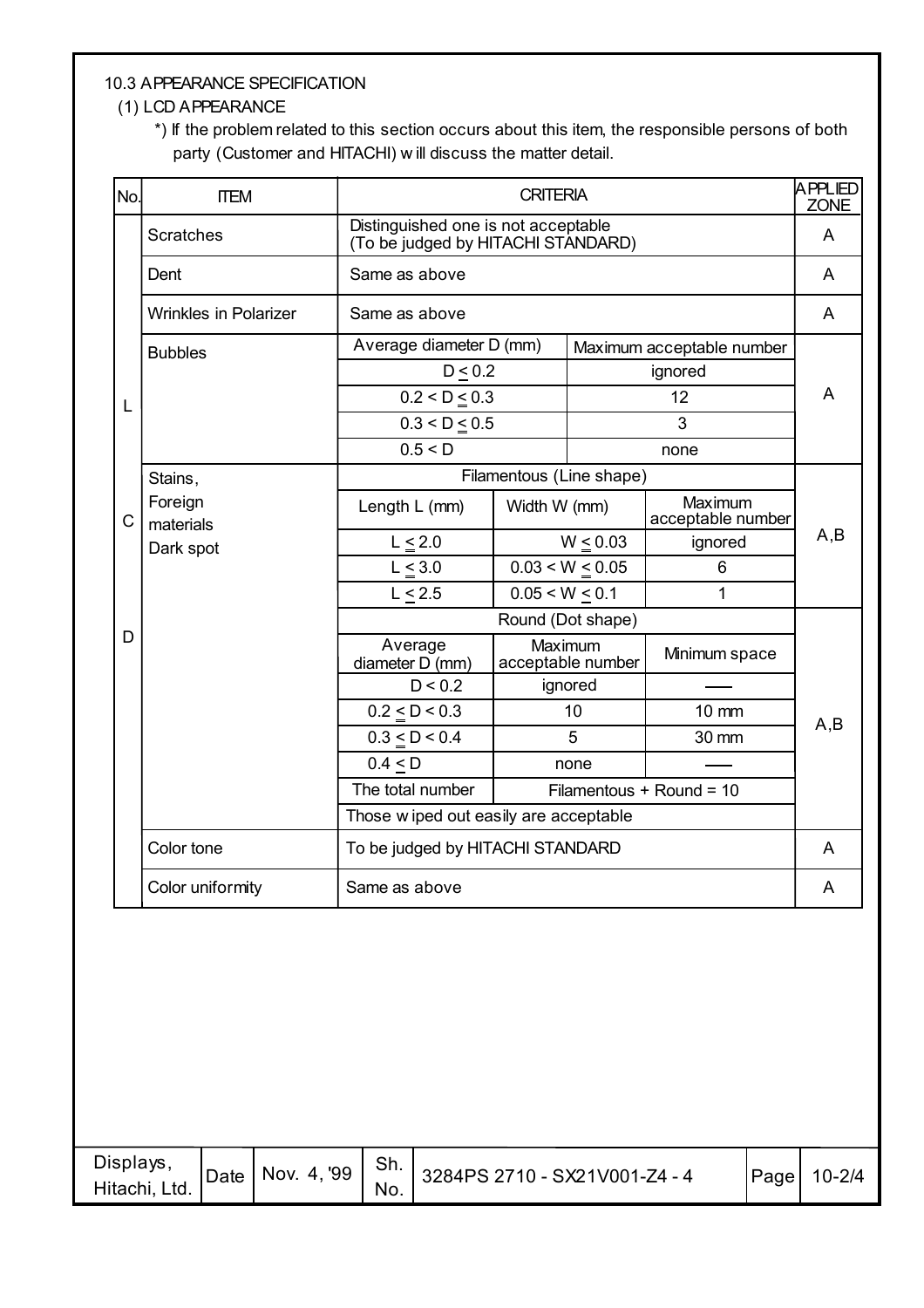| No. | <b>ITEM</b>                     |                                 | APPLIED<br><b>CRITERIA</b>       |                                 |                  |   |  |
|-----|---------------------------------|---------------------------------|----------------------------------|---------------------------------|------------------|---|--|
|     | Contrast irregularity<br>(Spot) | Average<br>diameter<br>$D$ (mm) | Contrast                         | Maximum<br>acceptable<br>number | Minimum<br>space |   |  |
|     |                                 | D < 0.25                        |                                  | ignored                         |                  |   |  |
| L   |                                 | 0.25 < D < 0.35                 | To be<br>judged by               | 10                              | 20mm             | A |  |
|     |                                 | 0.35 < D < 0.5                  | <b>HITACHI</b>                   | 4                               | 20mm             |   |  |
|     |                                 | 0.5 < D < 0.7                   | <b>STANDARD</b>                  | 3                               | 50 <sub>mm</sub> |   |  |
| C   |                                 | 0.7 < D                         |                                  | none                            |                  |   |  |
|     | Contrast irregularity<br>(Line) | <b>Width</b><br>$W$ (mm)        | Length<br>$L$ (mm)               | Maximum<br>acceptable<br>number | Minimum<br>space |   |  |
|     | (A pair of scratches)           | $W \le 0.25$                    | $L \leq 1.2$                     | 2                               | 20mm             |   |  |
| D   |                                 | $W \leq 0.2$                    | $L \leq 1.5$                     | 3                               | 20mm             | A |  |
|     |                                 | $W \le 0.15$                    | $L \leq 2.0$                     | 3                               | 20mm             |   |  |
|     |                                 | W < 0.1                         | $L \leq 3.0$                     | 4                               | 20mm             |   |  |
|     |                                 |                                 | The w hole number                | 6                               |                  |   |  |
|     | <b>Rubbing Scratch</b>          |                                 | To be judged by HITACHI STANDARD |                                 |                  |   |  |

#### (2) CFL BACKLIGHT APPEARANCE

| No.          | <b>ITEM</b>                      |                         | <b>CRITERIA</b> |                 |                              | APPLIED<br><b>ZONE</b> |
|--------------|----------------------------------|-------------------------|-----------------|-----------------|------------------------------|------------------------|
| $\mathsf{C}$ | Dark spots                       | Average diameter D (mm) |                 |                 | Maximum Acceptable number    |                        |
| F            | White spots<br>Foreign materials | $D \leq 0.4$            |                 |                 | ignored                      | A                      |
|              | (Spot)                           | 0.4 < D                 |                 |                 | none                         |                        |
| B            | Foreign materials                | Width W (mm)            |                 | Length $L$ (mm) | Maximum<br>acceptable number |                        |
| A            | (Line)                           | W < 0.2                 |                 | $L \leq 2.5$    |                              | A                      |
| C            |                                  |                         | 2.5 < L         |                 | none                         |                        |
| K            |                                  | 0.2 < W                 |                 |                 | none                         |                        |
|              | <b>Scratches</b>                 | Width W (mm)            | Length L (mm)   |                 | Maximum<br>acceptable number |                        |
| G            |                                  | W < 0.1                 |                 |                 | ignored                      |                        |
| H            |                                  | $0.1 < W \le 0.2$       |                 | $L \le 11.0$    |                              | A                      |
| Т            |                                  |                         | 11.0 < L        |                 | none                         |                        |
|              |                                  | 0.2 < W                 |                 |                 | none                         |                        |

| Displays.<br>Hitachi, Ltd. | Date   Nov. 4, '99 | .ווכ<br>No. | 3284PS 2710 - SX21V001-Z4 - 4 | Page | $10 - 3/4$ |
|----------------------------|--------------------|-------------|-------------------------------|------|------------|
|                            |                    |             |                               |      |            |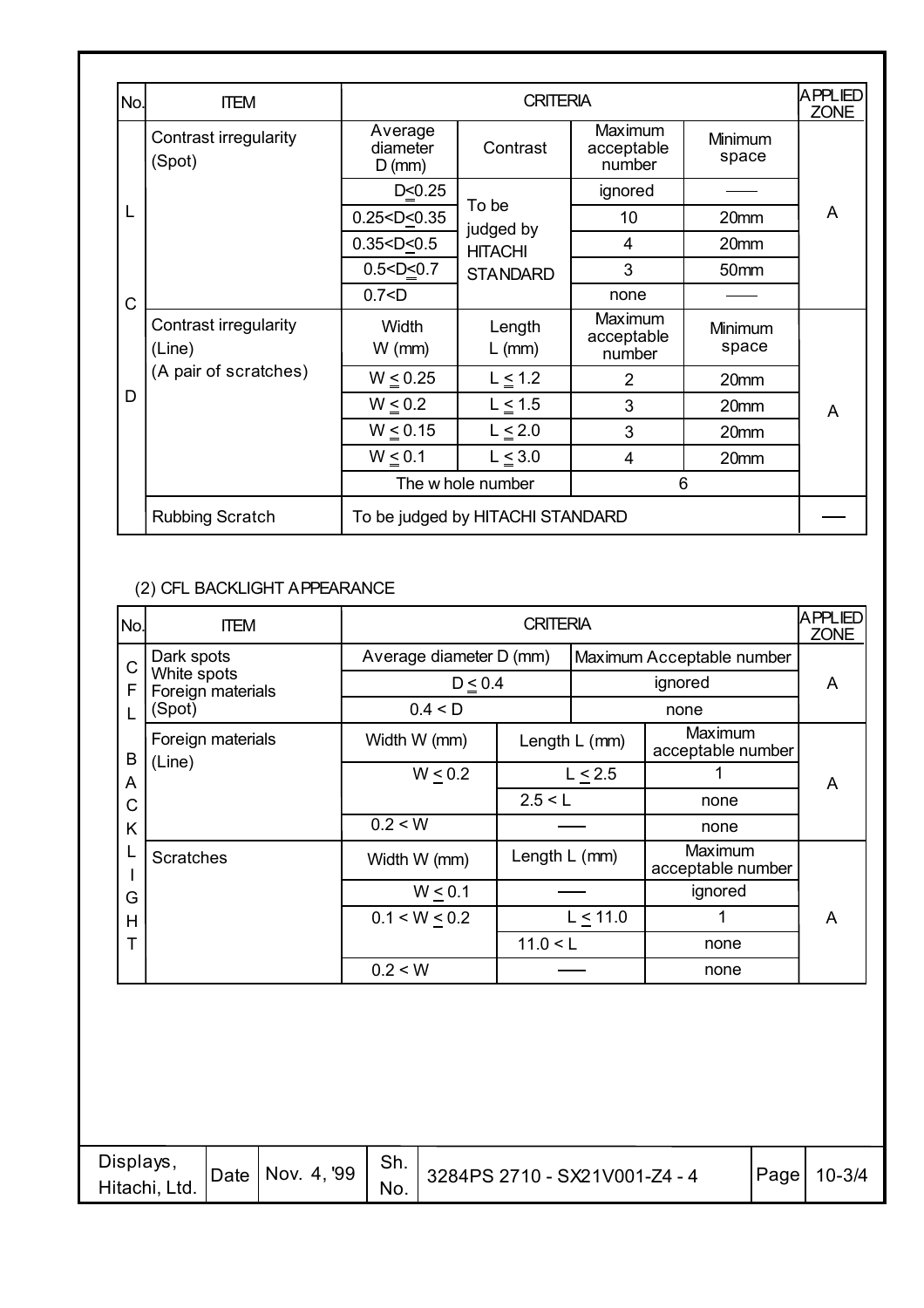

| <b>IDate   Nov. 4, '99  </b><br>Hitachi, Ltd.<br>No. | Displays, |  |  | Sh. | 3284PS 2710 - SX21V001-Z4 - 4 | Page | 10-4/4 |
|------------------------------------------------------|-----------|--|--|-----|-------------------------------|------|--------|
|------------------------------------------------------|-----------|--|--|-----|-------------------------------|------|--------|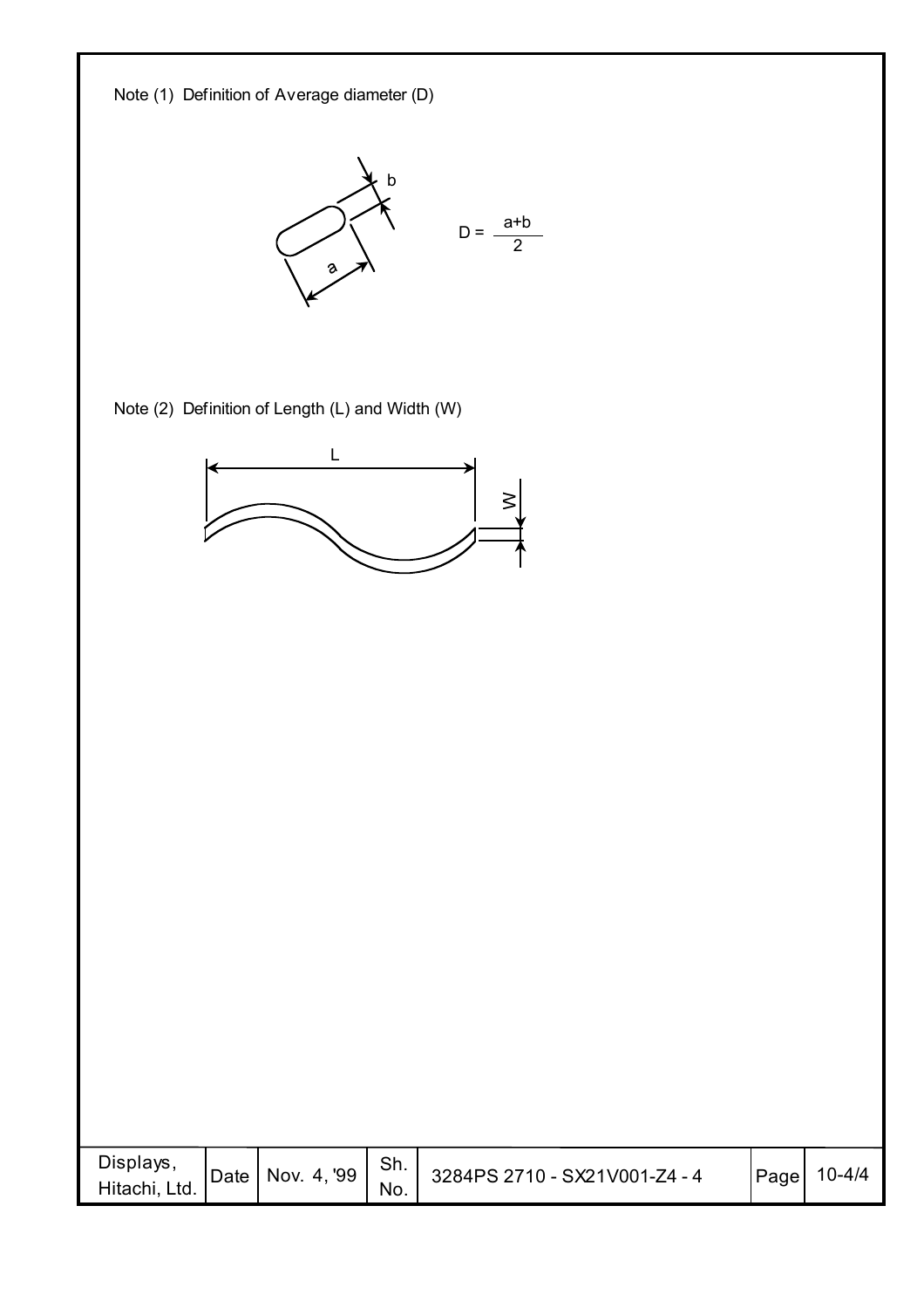#### 11. PRECAUTION IN DESIGN

#### 11. 1 MOUNTING PRECAUTION

Please mount the LCD Module using mounting holes arranged in 4 corners, and please pay attention to the follow ings.



- (1) To prevent the module cover from being pressed, the distance betw een the module and the fitting plate, w hich means the lenght of the spacers, should be shorter than 1.0mm.
- (2) We recommend you to use protective spacers in order to protect the module from any kinds of shocks to your set.

#### 11.2 PRECAUTIONS AGAINST ELECTROSTATIC DISCHARGE

As this module contains C-MOS LSIs, it is not strong against electrostatic discharge. Make certain that the operator's body is connected to the ground through a list band etc. And don't touch I/F pins directly.

| Displays,<br>Hitachi, Ltd. | Date   Nov. 4, '99 | Sh. '<br>No. | $\frac{1}{2}$ 3284PS 2711 - SX21V001-Z4 - 4 | Page | $11 - 1/3$ |
|----------------------------|--------------------|--------------|---------------------------------------------|------|------------|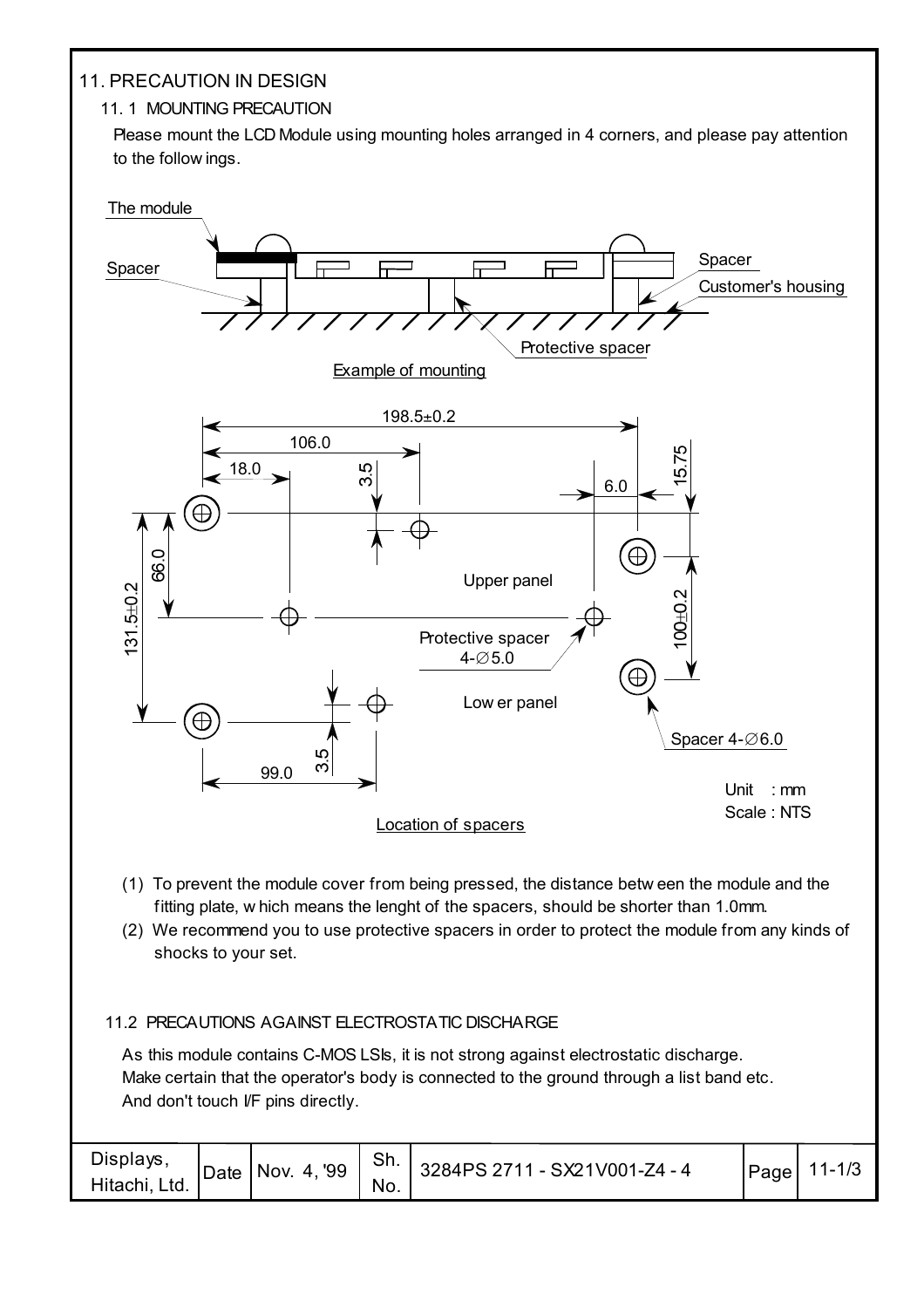#### 11.3 POWER ON SEQUENCE

 Input signals should not be applied to LCD module before pow er supply voltage is applied and reaches to specified voltage (3.3±0.15V).

If the above sequence is not kept, C-MOS LSIs of LCD module may be damaged due to latch up phenomenon.

#### 11.4 HANDLING PRECAUTIONS

- (1) Since the polarizer on the top, and the aluminum plate on the bottom tend to be easily damaged, they should be handled w ith full care so as not to get them touched, pushed or rubbed by a piece on glass, tw eezers and anything else w hich are harder than a pencil lead 3H.
- (2) As the adhesives used for adhering upper/low er polarizers and aluminum plate are made of organic substances w hich w ill be deteriorated by a chemical reaction w ith such chemicals as acetone, tuluene, ethanole and isopropylalcohol. The follow ing solvents are recommended for use : Normal hexane

Please contact us w hen it is necessary for you to use chemicals other than the above.

- (3) Lightly w ipe to clean the dirty surface w ith absorbent cotton or other soft material like chamois, soaked in the recommended chemicals w ithout scrubbing it hardly. Alw ays w ipe the surface horizontally or vertically. Never give a w ipe in a circle. To prevent the display surface from damage and keep the appearance in good state, it is sufficient, in general, to w ipe it w ith absorbent cotton.
- (4) Immediately w ipe off saliva or w ater drop attached on the display area because it may cause deformation or faded color.
- (5) Fogy dew deposited on the surface may cause a damage, stain or dirt to the polarizer. When you need to take out the LCD module from some place at low temperature for test, etc. It is required to be w armed them up to be temperature higher than room temperature before taking them out.
- (6) Touching the display area or I/F pins w ith bare hands or contaminating them are prohibited, because the stain on the display area and poor insulation betw een terminals are often caused by being touched w ith bare hands.

(Some cosmetics are detrimental to polarizers.)

- (7) In general, the glass is fragile so that it, especially on its periphery, tends to be cracked or chipped in handling. Please do not give the LCD module sharp shocks caused by falling etc.
- (8) Maximum pressure to the surface must be less than  $1.96 \times 10^4$  Pa. And if the pressure area is less than 1cm<sup>2</sup>, maximum pressure must be less than 1.96N.
- (9) Since the metal w idth is narrow on these locations (see page 9-1/3), please be careful w ith handling.

| Displays.<br>Date   Nov. 4, '99<br>Hitachi, Ltd. | Sh.<br>No. | 3284PS 2711 - SX21V001-Z4 - 4 | Page | $11 - 2/3$ |
|--------------------------------------------------|------------|-------------------------------|------|------------|
|--------------------------------------------------|------------|-------------------------------|------|------------|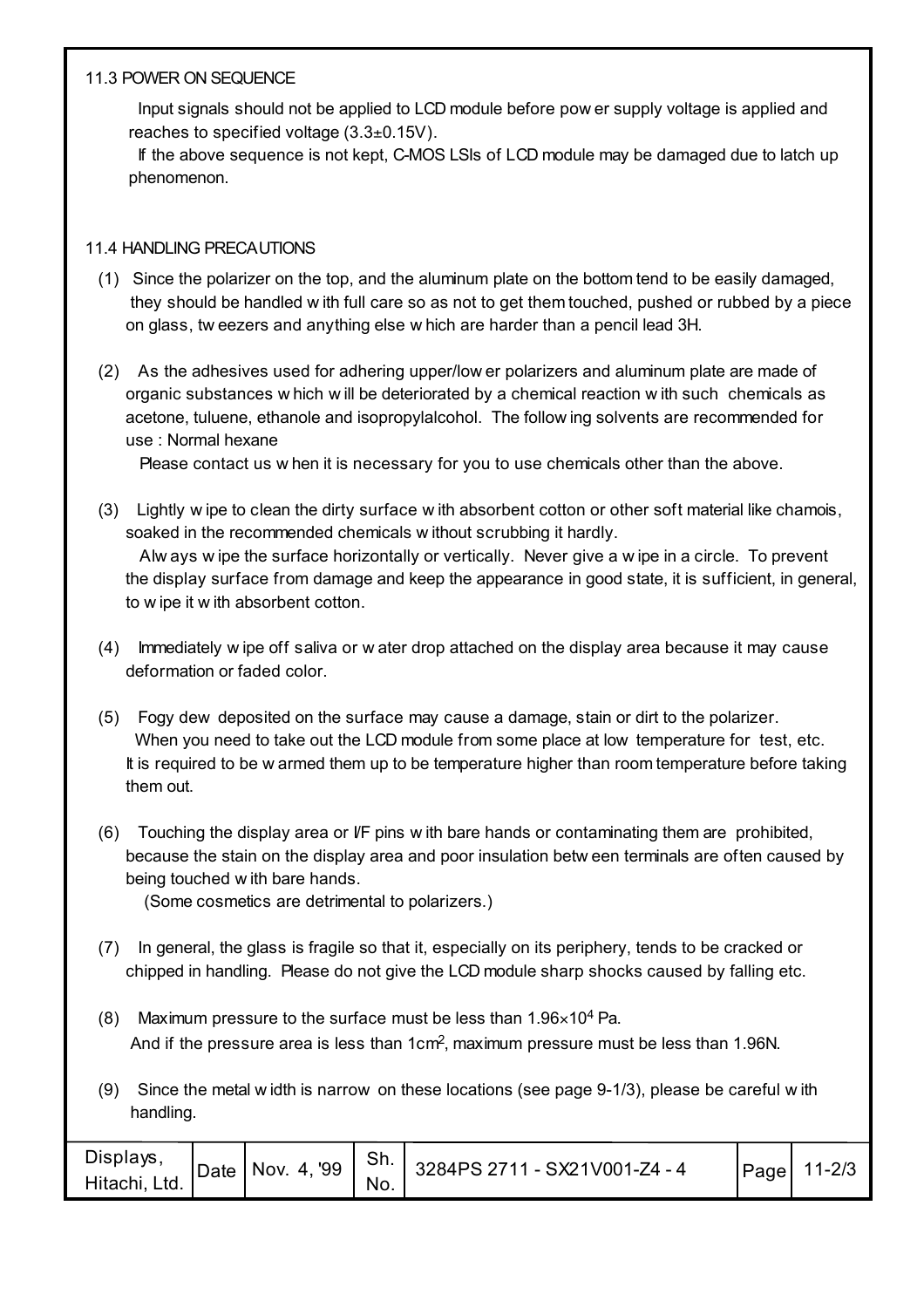#### 11.5 OPERATION PRECAUTION

- (1) Using a LCM module beyond its maximum ratings may result in its permanent destruction. LCM module's should usually be used under recommended operating conditions show n in chapter 5. Exceeding any of these conditions may adversely affect its reliability.
- (2) Response time w ill be extremely delayed at low er temperature than the specified operating temperature range and on the other hand LCD's show s dark blue color at higher temperature. How ever those phenomena do not mean defects of the LCD module. Those phenomena w ill disappear in the specified operating temperature range.
- (3) If the display area is pushed hard during operation, some display patterns w ill be abnormally displayed.
- (4) A slight dew depositing on terminals may cause electrochemical reaction w hich leads to terminal open circuit. Please operate the LCD module under the relative condition of 40°C 85%RH.

#### 11.6 STORAGE

 In case of storing LCD module for a long period of time (for instance, for years) for the purpose of replacement use, the follow ing precautions necessary.

- (1) Store the LCD modules in a dark place ; do not expose them to sunlight or ultraviolet rays.
- (2) Keep the temperature betw een 10°C and 35°C at normal humidity.
- (3) Store the LCD modules in the container w hich is used for shipping from us.

#### 11.7 SAFETY

 The LCD modules include Cold Cathode Fluorescent Lamp (CFL). CFL contains a small amount of mercury. Please follow local ordinances or regulations for disposal.

| Displays,<br>Hitachi, Ltd. | Date Nov. $4,99$ | Sh.<br>No. | $13284PS 2711 - SX21V001-Z4 - 4$ | Page | $11 - 3/3$ |
|----------------------------|------------------|------------|----------------------------------|------|------------|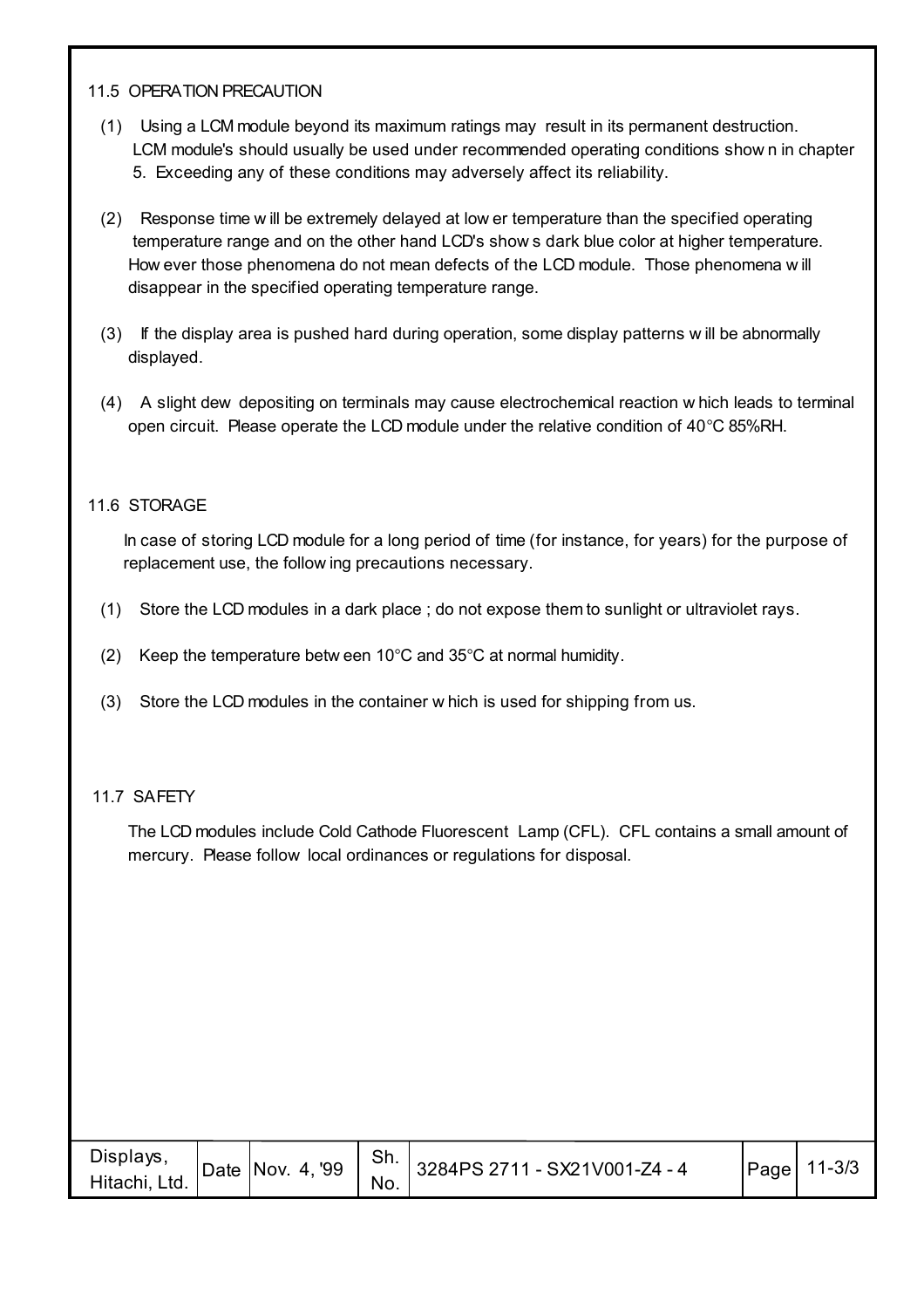#### 12. DESIGNATION OF LOT MARK

#### 12.1 LOT MARK

 Lot mark is consisted of 4 digits for production lot and 6 or 7 digits for production control.



| Year | Figure in<br>lot mark |
|------|-----------------------|
| 1999 | g                     |
| 2000 |                       |
| 2001 |                       |
| 2002 | 2                     |

| Month | Figure in<br>Month<br>lot mark |            | Figure in<br>lot mark |  |  |
|-------|--------------------------------|------------|-----------------------|--|--|
| Jan.  | 01                             | July       | 07                    |  |  |
| Feb.  | 02                             | Aug.<br>08 |                       |  |  |
| Mar.  | 03                             | Sep.       | 09                    |  |  |
| Apr.  | 04                             | Oct.       | 10                    |  |  |
| May   | 05                             | Nov.       | 11                    |  |  |
| June  | 06                             | Dec.       | 12                    |  |  |

| Week<br>(day in Calender) | Figure in<br>lot mark |
|---------------------------|-----------------------|
| $1 - 7$                   |                       |
| $8 - 14$                  | 2                     |
| $15 - 21$                 | 3                     |
| $22 - 28$                 | 4                     |
| $29 - 31$                 | 5                     |
|                           |                       |

| Displays,<br>Hitachi, Ltd. |  | No. | Date Nov. 4, '99   Sh. 3284PS 2712 - SX21V001-Z4 - 4 | Page | $12 - 1/2$ |
|----------------------------|--|-----|------------------------------------------------------|------|------------|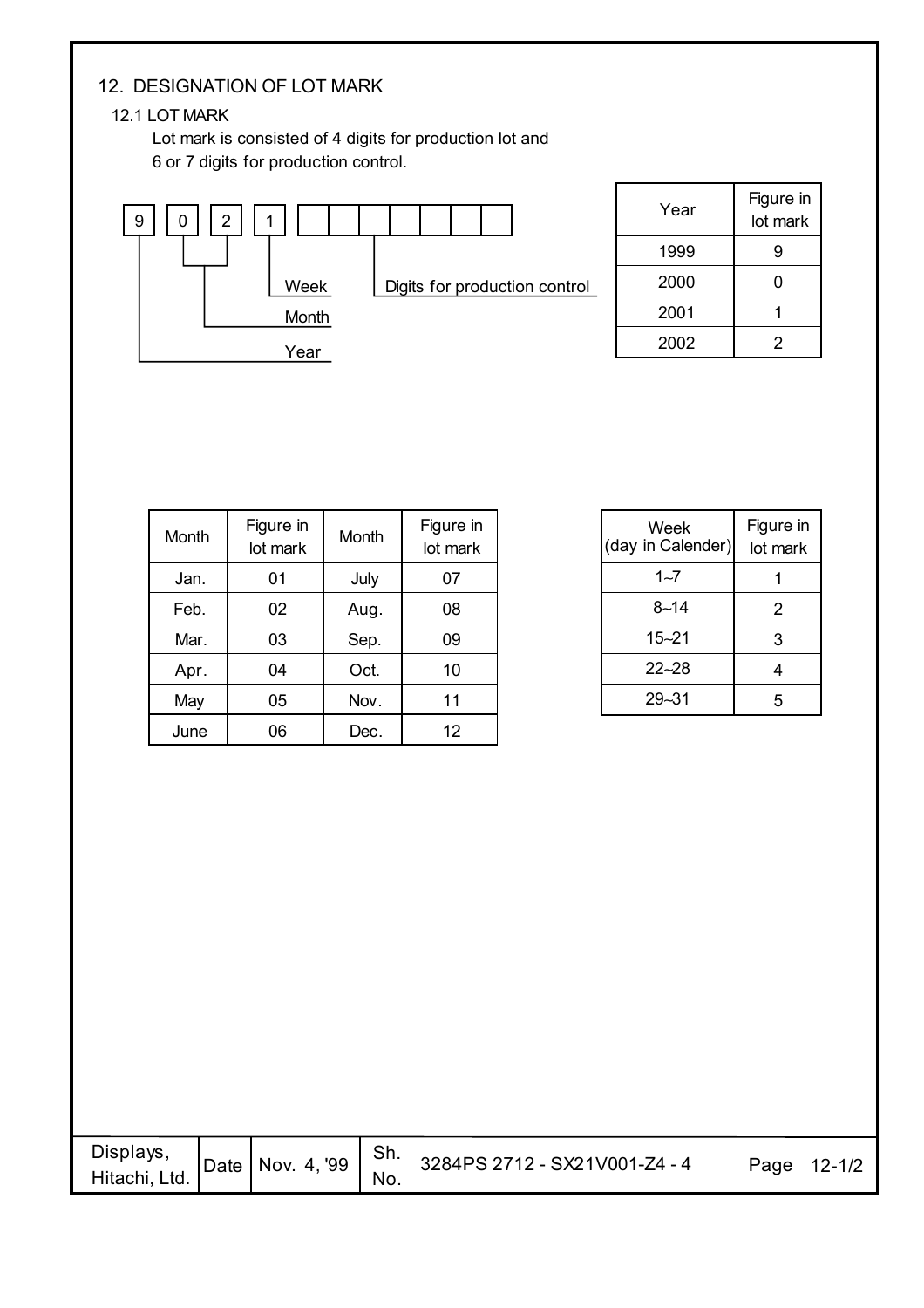#### 12.2 REVISION

| REV No. | <b>ITEM</b> | LOT No. PRODUCTION CONTROL No. |
|---------|-------------|--------------------------------|
| A       |             | $00001 -$                      |
| B       | Changed PCB |                                |
|         |             |                                |
|         |             |                                |
|         |             |                                |
|         |             |                                |

#### 12.3 LOCATION OF LOT MARK

Either Label A or Label B is being attached on the back side of LCM.